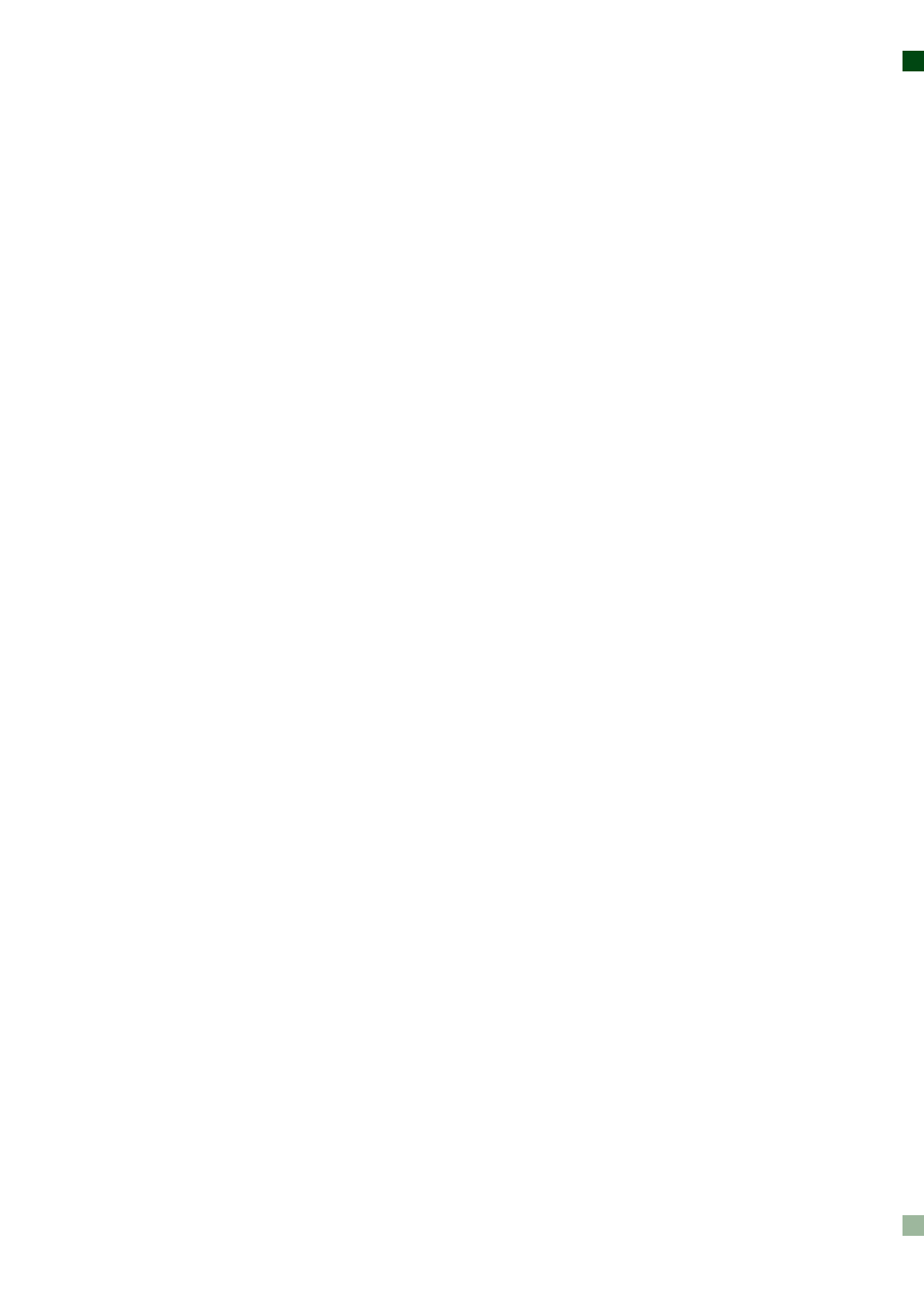# *Description*

The MCE/P is the leading edge of the Dab inver-ters. The 3 models of this family are ideal for professional and very severe applications. They can drive pumps of up to 15 kW. These units combine the simplicity of the MCE/P series with the robust design and power of an inverter drive. These devices are mounted on the pump, and are equipped with pressure sensors and the optional flow sensors as required. The use of a flow sensor, moreover, allows a better pressure regulation. The MCE/P can easily be set up in booster sets, thanks to a standard wire cable connection. Comfort, energy saving, protections and simplicity are the keywords of this professional series.

# *Benefits*



## *Why the Dab inverter?*

The MCE/P units are air cooled. These extremely robust panel-mounting inverters feature a metal body and are suitable for heavy-duty applications. Operation of these inverters calls for the presence of a pressure sensor and, optionally, a flow sensor. MCE/P combines practicality with easy installation and management. MCE/P ensure the utmost practicality and increase the average working life of the system, permitting also significant savings in power consumption.

## *Advantages*

- Easily installed in existing systems
- Constant pressure
- Power consumption reduced by up to 60%
- Built-in protections
- Operates with all pumps
- Robust
- Facility to create sets with interchange of up to 8 pumps
- IP55 protection rating



## *Characteristics*

#### MCE/P 11 – MCE/P 15 – MCE/P 22 MCE/P 30 – MCE/P 55 MCE/P 110 – MCE/P 150

- Self-ventilated panel-mounting inverters for hydraulic pumps.
- For three-phase pumps up to 3 HP 2.2 kW
- OLED graphic display
- Input power supply 1 x 230V 50-60Hz
- Pump voltage 3 x 230V
- Electric pump nominal frequency 50-200 Hz
- Control range in accordance with the sensor utilised, with standard range of 1-24bar
- Protections against voltage surges
- Adjustable overload protection
- **Built-in flow sensor (Optional)**
- Extended connectivity
- Protection rating: IP55
- Dry run protection
- Short circuit between output phases
- Overtemperature protection
- Anti-seize and anti-frost function
- Facility to create booster sets with up to 8 inverters





- Self-ventilated panel-mounting inverters for hydraulic pumps.
- For three-phase pumps up to 7.5 HP 5.5 kW
	- OLED graphic display
- Input power supply 3 x 400V 50-60Hz
- Pump voltage 3 x 400V
- Electric pump nominal frequency 50-200 Hz
- Control range in accordance with the sensor utilised, with standard range of 1-24bar
- Protections against voltage surges
- Adjustable overload protection
- **Built-in flow sensor**
- **Extended connectivity**
- Protection rating: IP55
- Dry run protection
- Short circuit between output phases
- Overtemperature protection
- Anti-seize and anti-frost function
- Facility to create booster sets with up to 8 inverters

- Self-ventilated panel-mounting inverters for hydraulic pumps.
- For three-phase pumps up to 20HP 15kW
- OLED graphic display
- Input power supply 3 x 400V 50-60Hz
- Pump voltage 3 x 400V
- Electric pump nominal frequency 50-200 Hz<br>• Control range in accordance with the
- Control range in accordance with the
- sensor utilised, with standard range of 1-24bar • Protections against voltage surges
- Adjustable overload protection
- **Built-in flow sensor**
- **Extended connectivity**
- Protection rating: ip55
- Dry run protection
- Short circuit between output phases
- Overtemperature protection
- Anti-seize and anti-frost function
- Facility to create booster sets with up to 8 inverters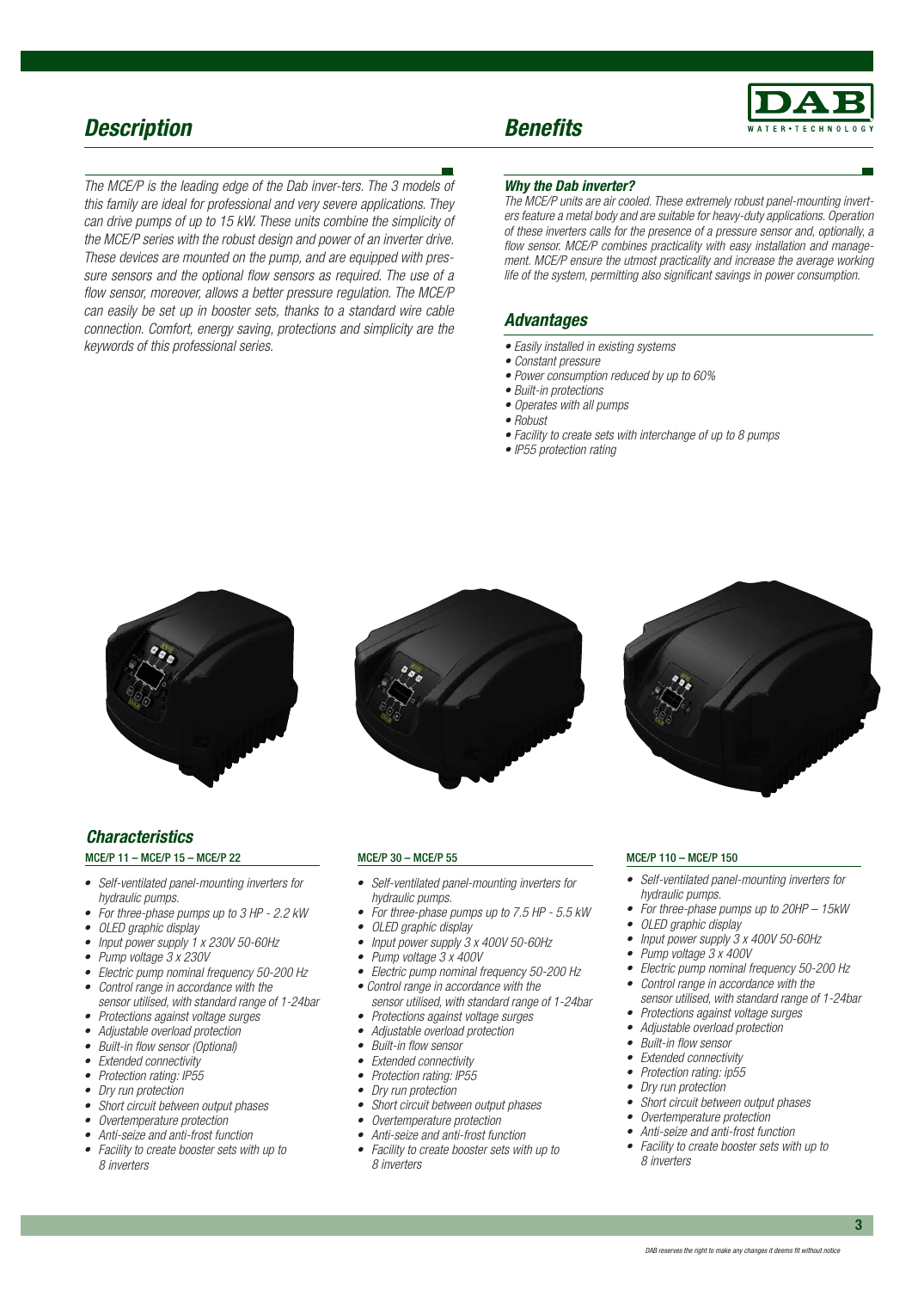

# **TECHNICAL DATA**

## MCE/P 11 – MCE/P 15 – MCE/P 22

| Model          | Max. motor current<br>A | Max. motor power<br><b>kW</b> | Power supply        | Pump Input           | Parallel user interface | Maximum dimensions<br>$L \times H \times P$ |
|----------------|-------------------------|-------------------------------|---------------------|----------------------|-------------------------|---------------------------------------------|
| <b>MCE/P11</b> | 6.5                     | 1.5                           | Mono-phase<br>1x230 | Three-phase<br>3x230 | <b>YES</b>              | 200 x 199 x 262                             |
| <b>MCE/P15</b> | 8,0                     |                               | Mono-phase<br>1x230 | Three-phase<br>3x230 | <b>YES</b>              | 200 x 199 x 262                             |
| <b>MCE/P22</b> | 10.5                    | 2.8                           | Mono-phase<br>1x230 | Three-phase<br>3x230 | <b>YES</b>              | 200 x 199 x 262                             |

|                                                    |                                                                        | <b>MCE/P11</b>                     | <b>MCE/P15</b>     | <b>MCE/P22</b> |  |
|----------------------------------------------------|------------------------------------------------------------------------|------------------------------------|--------------------|----------------|--|
|                                                    | Voltage [VAC] (Tolerance +10/-20%)                                     | 220-240                            |                    |                |  |
|                                                    | Phases                                                                 |                                    | $\overline{1}$     |                |  |
| Inverter power feeding                             | Frequency [Hz]                                                         |                                    | $50 - 60$ Hz       |                |  |
|                                                    | Current [A]                                                            | 12                                 | 18,7               | 22             |  |
|                                                    | Voltage [VAC] (Tolerance +10/-20%)                                     |                                    | 0 - V power supply |                |  |
|                                                    | Phases                                                                 |                                    | 3                  |                |  |
| Inverter power output                              | Frequency [Hz]                                                         |                                    | $0 - 200$          |                |  |
|                                                    | Current [A]                                                            | 6,5                                | 8                  | 10.5           |  |
|                                                    | Max electrical power output [kVA] (400 Vrms)                           | 1,5                                | $\mathfrak{p}$     | 2.8            |  |
|                                                    | Mechanical power rating P2                                             | 1,5 CV / 1,1 kW                    | 2 CV / 1,5 Kw      | 3 CV / 2,2 kW  |  |
| Mechanical characteristics                         | Unit weight [kg] (packing included)                                    | 5.0                                |                    |                |  |
|                                                    | Maximum dimensions [mm] (WxHxD)                                        | 200x199x262                        |                    |                |  |
|                                                    | Operating position                                                     | Any position                       |                    |                |  |
|                                                    | IP protection rating                                                   | 55                                 |                    |                |  |
| Installation                                       | Maximum ambient temperature [°C]                                       |                                    | 40                 |                |  |
|                                                    | Maximum conductor section accepted by input and output terminals [mm2] |                                    | $\overline{4}$     |                |  |
|                                                    | Minimum cable diameter accepted by inlet and outlet cable glands [mm]  | 6                                  |                    |                |  |
|                                                    | Maximum cable diameter accepted by inlet and outlet cable glands [mm]  |                                    | 12                 |                |  |
| Control and operation<br>hydraulic characteristics | Pressure control range [bar]                                           | 1 - 95% pressure sensor full scale |                    |                |  |
|                                                    | Options                                                                | Flow sensor                        |                    |                |  |

|                           |                                   | <b>MCE/P11</b>                                                                                                                                                                                           | <b>MCE/P15</b> | <b>MCE/P 22</b> |  |
|---------------------------|-----------------------------------|----------------------------------------------------------------------------------------------------------------------------------------------------------------------------------------------------------|----------------|-----------------|--|
| Sensors                   | Types of pressure sensor          | Ratiometric sensor - 4:20 mA                                                                                                                                                                             |                |                 |  |
|                           | Pressure sensors full scale [bar] | 16/25/40                                                                                                                                                                                                 |                |                 |  |
|                           | Type of flow sensor supported     | Pulses 5 [Vpp]                                                                                                                                                                                           |                |                 |  |
| Functions and protections | Connectivity                      | Serial interface - Multi inverter connection                                                                                                                                                             |                |                 |  |
|                           | Protections                       | - Dry-run - Overload protection on output phases<br>hternal electronics temperature protection - Anomalous power supply voltages<br>- Direct short circuit between output phases - Pressure sensor fault |                |                 |  |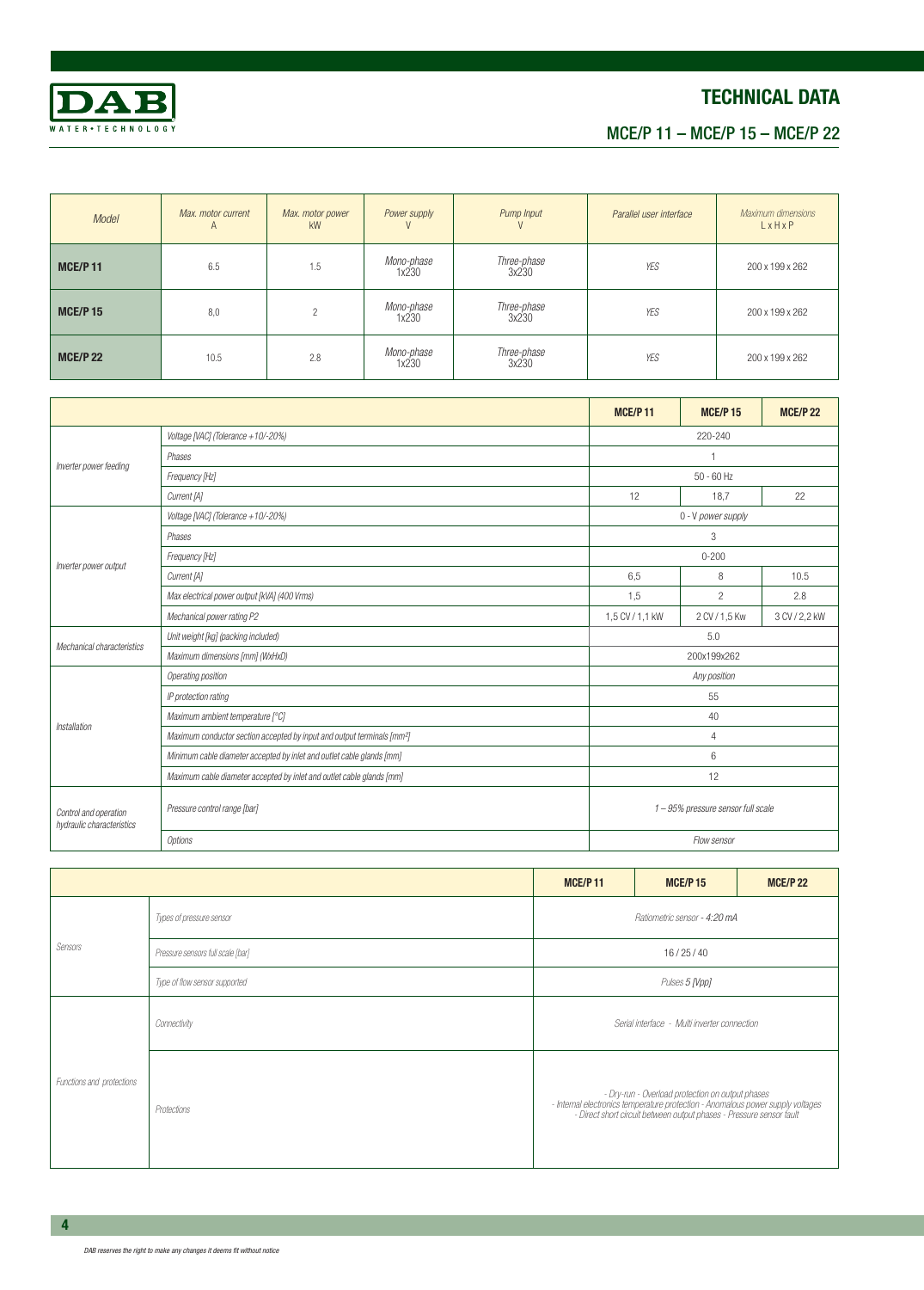# **TECHNICAL DATA**



## MCE/P 30 – MCE/P 55

| Model           | Max. motor current<br>$\overline{H}$ | Max. motor power<br><b>kW</b> | Power supply         | Pump Input           | Parallel user interface | Maximum dimensions<br>$L \times H \times P$ |
|-----------------|--------------------------------------|-------------------------------|----------------------|----------------------|-------------------------|---------------------------------------------|
| <b>MCE/P 30</b> | 7,5                                  |                               | Three-phase<br>3x400 | Three-phase<br>3x400 | YES                     | 267 x 196 x 352                             |
| <b>MCE/P 55</b> | 13,5                                 | 5,5                           | Three-phase<br>3x400 | Three-phase<br>3x400 | YES                     | 267 x 196 x 352                             |

|                            |                                                                        | <b>MCE/P 30</b>                  | <b>MCE/P 55</b> |  |
|----------------------------|------------------------------------------------------------------------|----------------------------------|-----------------|--|
|                            | Voltage [VAC] (Tolerance +10/-20%)                                     | 380-480                          |                 |  |
|                            | Phases                                                                 | 3                                |                 |  |
| Inverter power feeding     | Frequency [Hz]                                                         | $50 - 60$ Hz                     |                 |  |
|                            | Current [A]                                                            | $11,5 - 9,0$                     | 17, 0-13,0      |  |
|                            | Voltage [VAC] (Tolerance +10/-20%)                                     | 0 - V power supply               |                 |  |
|                            | Phases                                                                 | 3                                |                 |  |
|                            | Frequency [Hz]                                                         | $0 - 200$                        |                 |  |
| Inverter power output      | Current [A]                                                            | 7,5                              | 13,5            |  |
|                            | Max electrical power output [kVA] (400 Vrms)                           | 4,0                              | 7,0             |  |
|                            | Mechanical power rating P2                                             | 4 CV/3.0 Kw                      | 7,5 CV / 5,5 kW |  |
| Mechanical characteristics | Unit weight [kg] (packing included)                                    | 7,6                              |                 |  |
|                            | Maximum dimensions [mm] (WxHxD)                                        | 267 x 196 x 352                  |                 |  |
|                            | Operating position                                                     | Any position                     |                 |  |
|                            | IP protection rating                                                   | 55                               |                 |  |
| Installation               | Maximum ambient temperature [°C]                                       | 40                               |                 |  |
|                            | Maximum conductor section accepted by input and output terminals [mm2] | $\overline{4}$                   |                 |  |
|                            | Minimum cable diameter accepted by inlet and outlet cable glands [mm]  | 11                               |                 |  |
|                            | Maximum cable diameter accepted by inlet and outlet cable glands [mm]  | 17                               |                 |  |
| Control and operation      | Pressure control range [bar]                                           | 1-95% pressure sensor full scale |                 |  |
| hydraulic characteristics  | <b>Options</b>                                                         | Flow sensor                      |                 |  |

|                           |                                   | <b>MCE/P30</b>                                                                                                                                                                                        | <b>MCE/P 55</b> |  |
|---------------------------|-----------------------------------|-------------------------------------------------------------------------------------------------------------------------------------------------------------------------------------------------------|-----------------|--|
|                           | Types of pressure sensor          | Ratiometric sensor - 4:20 mA                                                                                                                                                                          |                 |  |
| Sensors                   | Pressure sensors full scale [bar] | 16/25/40                                                                                                                                                                                              |                 |  |
|                           | Type of flow sensor supported     | Pulses 5 [Vpp]                                                                                                                                                                                        |                 |  |
| Functions and protections | Connectivity                      | Serial interface - Multi inverter connection                                                                                                                                                          |                 |  |
|                           | Protections                       | - Dry-run - Overload protection on output phases<br>hternal electronics temperature protection - Anomalous power supply voltages - Direct short circuit between output phases - Pressure sensor fault |                 |  |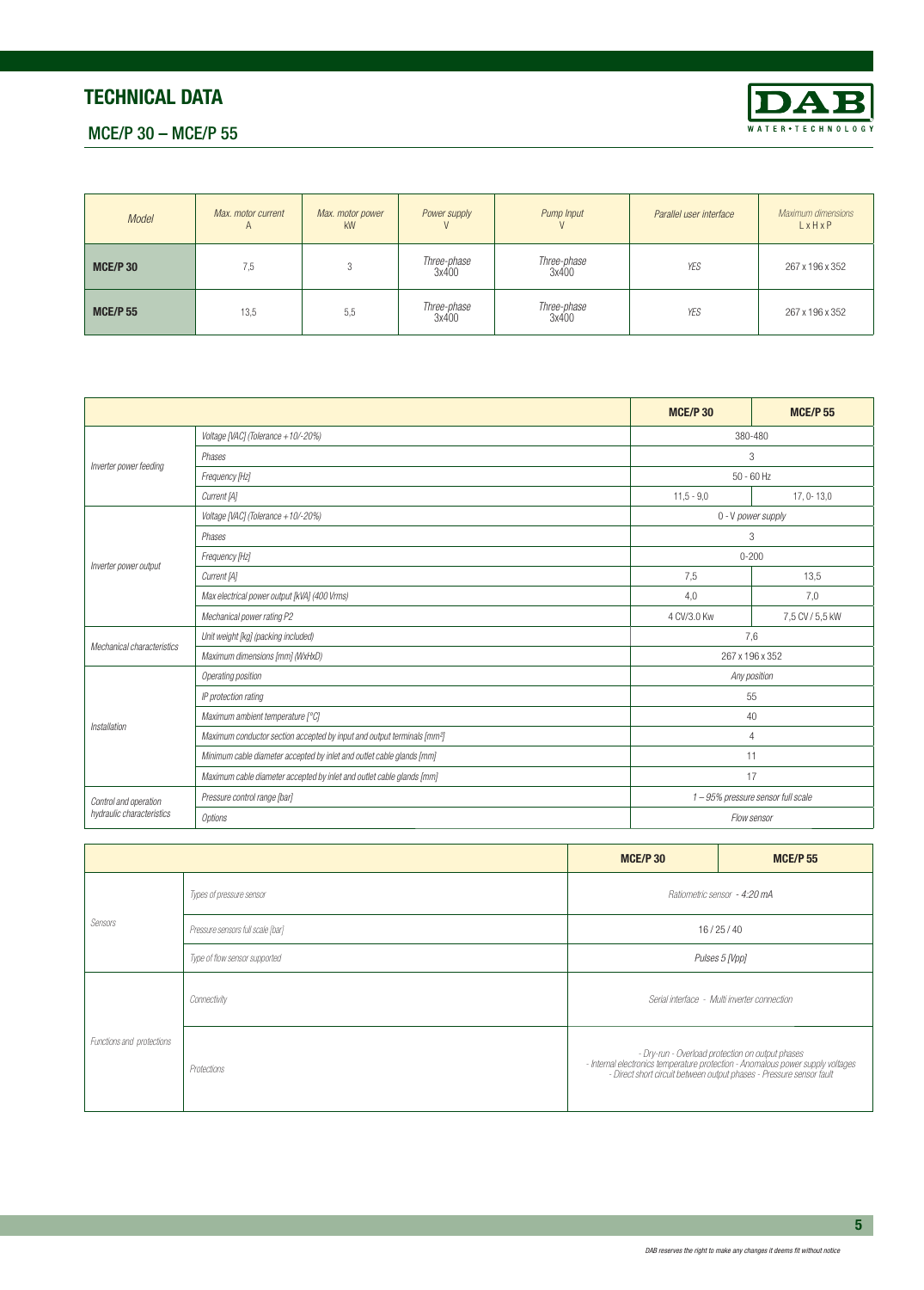

# **TECHNICAL DATA**

## MCE/P 110 – MCE/P 150

| Model            | Max. motor current<br>A | Max. motor power<br><b>kW</b> | Power supply         | Pump Input           | Parallel user interface | Maximum dimensions<br>$L \times H \times P$ |
|------------------|-------------------------|-------------------------------|----------------------|----------------------|-------------------------|---------------------------------------------|
| <b>MPE/P 110</b> | 24                      | 14,0                          | Three-phase<br>3x400 | Three-phase<br>3x400 | YES                     | 343 x 244 x 425                             |
| <b>MPE/P 150</b> | 32                      | 19,0                          | Three-phase<br>3x400 | Three-phase<br>3x400 | <b>YES</b>              | 343 x 244 x 425                             |

|                            |                                                                        | <b>MPE/P110</b>                       | <b>MPE/P150</b> |  |
|----------------------------|------------------------------------------------------------------------|---------------------------------------|-----------------|--|
|                            | Voltage [VAC] (Tolerance +10/-20%)                                     | 380-480                               |                 |  |
| Inverter power feeding     | Phases                                                                 |                                       | 3               |  |
|                            | Frequency [Hz]                                                         |                                       | $50 - 60$ Hz    |  |
|                            | Current [A]                                                            | $32,5 - 26,0$                         | 42,0-33,5       |  |
|                            | Voltage [VAC] (Tolerance +10/-20%)                                     |                                       | $0 - V$ alim.   |  |
|                            | Phases                                                                 |                                       | 3               |  |
|                            | Frequency [Hz]                                                         |                                       | $0 - 200$       |  |
| Inverter power output      | Current [A]                                                            | 24,0                                  | 32,0            |  |
|                            | Max electrical power output [kVA] (400 Vrms)                           | 14,0                                  | 19,0            |  |
|                            | Mechanical power rating P2                                             | 15 CV / 11 kW                         | 20 CV / 15 kW   |  |
|                            | Unit weight [kg] (packing included)                                    | 12,0                                  |                 |  |
| Mechanical characteristics | Maximum dimensions [mm] (WxHxD)                                        | 343 x 244 x 425                       |                 |  |
|                            | Operating position                                                     | Any position                          |                 |  |
|                            | IP protection rating                                                   | 55                                    |                 |  |
| Installation               | Maximum ambient temperature [°C]                                       | 40                                    |                 |  |
|                            | Maximum conductor section accepted by input and output terminals [mm2] |                                       | $\overline{4}$  |  |
|                            | Minimum cable diameter accepted by inlet and outlet cable glands [mm]  |                                       | 11              |  |
|                            | Maximum cable diameter accepted by inlet and outlet cable glands [mm]  |                                       | 17              |  |
| Control and operation      | Pressure control range [bar]                                           | 1-95% pressure sensor full scale      |                 |  |
| hydraulic characteristics  | Options                                                                | Flow sensor Redundant pressure sensor |                 |  |

|                           |                                   | <b>MPE/P110</b>                                                                                                                                                                                             | <b>MPE/P 150</b> |  |
|---------------------------|-----------------------------------|-------------------------------------------------------------------------------------------------------------------------------------------------------------------------------------------------------------|------------------|--|
|                           | Types of pressure sensor          | Ratiometric sensor - 4:20 mA                                                                                                                                                                                |                  |  |
| Sensors                   | Pressure sensors full scale [bar] | 16/25/40                                                                                                                                                                                                    |                  |  |
|                           | Type of flow sensor supported     | Pulses 5 [Vpp]                                                                                                                                                                                              |                  |  |
| Functions and protections | Connectivity                      | Serial interface - Multi inverter connection                                                                                                                                                                |                  |  |
|                           | Protections                       | - Dry-run - Overload protection on output phases<br>- Internal electronics temperature protection - Anomalous power supply voltages<br>- Direct short circuit between output phases - Pressure sensor fault |                  |  |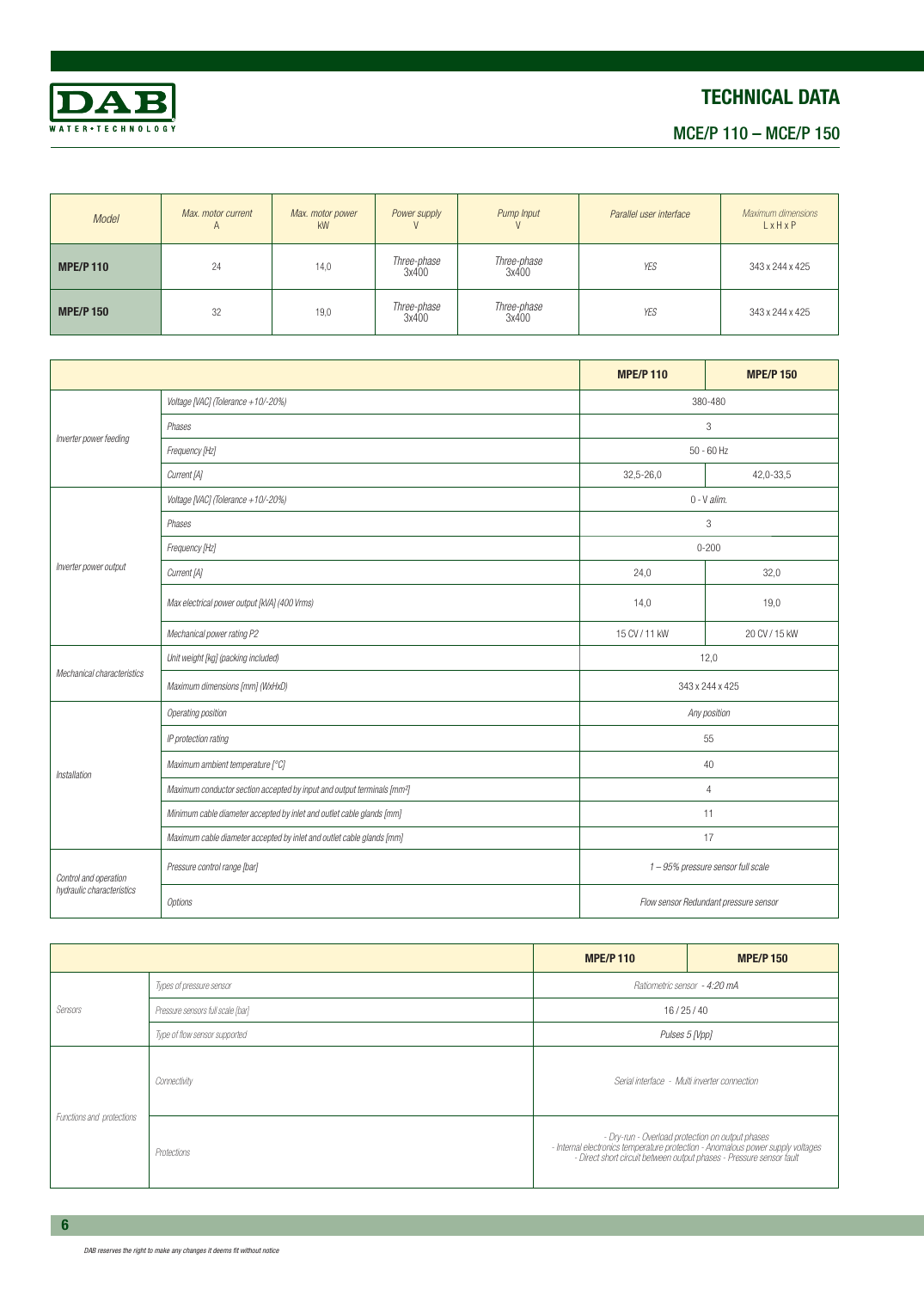## **ENERGY SAVING**



Reducing motor speed, even marginally, can lead to an appreciable reduction in power consumption because the absorbed power of an electric motor is proportional to the rpm cubed. For example, a pump powered by the mains that runs at approximately 2950 rpm, will run approximately 20% slower (i.e. at 2360 rpm) when fed with a 40 Hz supply, leading to a saving of 40% in terms of absorbed power.

The motor speed reduction increases pump life significantly, thanks to the reduction of mechanical stress.

## *Pump performance in relation to variations in rpm*

Pump rpm n has a very significant influence on pump performance. In the absence of cavitation phenomena the law of similarity is applicable, as shown in equation 1.

- Flow rate changes in a linear manner with changes in speed.
- Pressure changes in a squared relationship with changes in rpm.
- Power changes in a cubed relationship with changes in rpm.
- A small change in rpm produces a very large change in power.

Equation **1**





- $\bullet$  a lowering of the flow acc. to the linear function
- a reduction of the head according to a quadratic function
- a reduction of the power consumption acc. to a cubic function!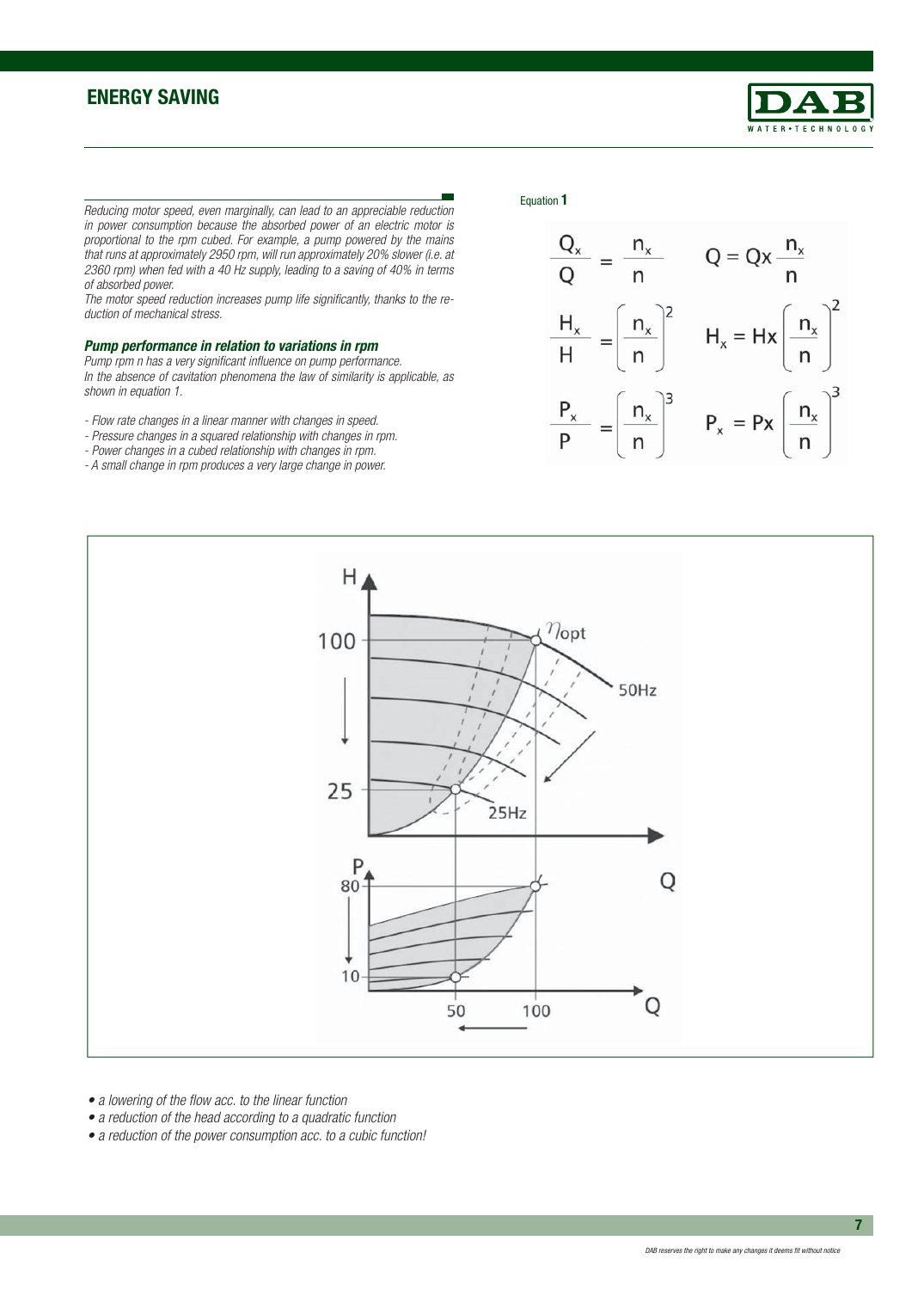## **POWER ECONOMY TABLE**



## MCE/P 11 – MCE/P 15 – MCE/P 22

| Performance<br>required of the<br>pump                                                                | Minutes/<br>day | Instantaneous<br>power<br>(ON/OFF) | Power with<br><b>PWM</b> | kWh<br>(ON/OFF) | kWh<br>(INVERTER) | kWh<br>saved |  |
|-------------------------------------------------------------------------------------------------------|-----------------|------------------------------------|--------------------------|-----------------|-------------------|--------------|--|
| 0% - 20%                                                                                              | 30              | 1,32                               | 0,50                     | 0,66            | 0,25              | 0,41         |  |
| 20% - 30%                                                                                             | 30              | 1,32                               | 0,50                     | 0,66            | 0.25              | 0,41         |  |
| $30\% - 40\%$                                                                                         | 60              | 1,37                               | 0,55                     | 1,37            | 0,55              | 0,82         |  |
| 40% - 50%                                                                                             | 240             | 1,41                               | 0,60                     | 5,66            | 2,39              | 3,27         |  |
| 50% - 60%                                                                                             | 120             | 1,54                               | 0,69                     | 3,08            | 1,38              | 1,70         |  |
| 60% - 70%                                                                                             | 54              | 1,82                               | 0,94                     | 1,64            | 0,85              | 0,79         |  |
| 70% - 80%                                                                                             | 30              | 2,04                               | 1,30                     | 1,02            | 0.65              | 0,37         |  |
| 80% - 90%                                                                                             | 24              | 2,17                               | 1,76                     | 0,87            | 0,70              | 0,16         |  |
| $90\% - 100\%$                                                                                        | 12              | 2,20                               | 2,07                     | 0,44            | 0,41              | 0,03         |  |
| TOT.<br>15,39<br>7,95<br>7,44                                                                         |                 |                                    |                          |                 |                   |              |  |
| <b>YEARLY SAVING</b><br>7,95 kWh X 365 = <b>2902 kWh / 2902</b> kWh X 0,2 € / kWh = $\epsilon$ 580,34 |                 |                                    |                          |                 |                   |              |  |

Example showing use of a 2,2 kW pump for 10 hours/day \*

As we will see, in an average day of operation the MCE/P unit provides a saving of 7,95 kWh, equivalent to 60%, with respect to the consumption of a conventional on/off pump.

## MCE/P 30 – MCE/P 55

Example showing use of a5,5 kW pump for 10 hours/day \*

| Performance<br>required of the<br>pump | Minutes/<br>day | <i><b>Instantaneous</b></i><br>power<br>(ON/OFF) | Power with<br><b>PWM</b> | kWh<br>(ON/OFF) | kWh<br>(INVERTER) | kWh<br>saved |
|----------------------------------------|-----------------|--------------------------------------------------|--------------------------|-----------------|-------------------|--------------|
| $0\% - 20\%$                           | 30              | 3,30                                             | 1,26                     | 1,65            | 0,63              | 1,02         |
| 20% - 30%                              | 30              | 3.30                                             | 1.26                     | 1.65            | 0.63              | 1,02         |
| $30\% - 40\%$                          | 60              | 3,42                                             | 1,38                     | 3,42            | 1,38              | 2,04         |
| 40% - 50%                              | 240             | 3,54                                             | 1,49                     | 14,14           | 5,97              | 8,17         |
| 50% - 60%                              | 120             | 3,85                                             | 1,73                     | 7,70            | 3,46              | 4,24         |
| 60% - 70%                              | 54              | 4.56                                             | 2,36                     | 4.10            | 2,12              | 1,98         |
| 70% - 80%                              | 30              | 5,11                                             | 3,26                     | 2,55            | 1,63              | 0,92         |
| 80% - 90%                              | 24              | 5,42                                             | 4.40                     | 2,17            | 1,76              | 0,41         |
| 90% - 100%                             | 12              | 5,50                                             | 5,19                     | 1,10            | 1,04              | 0,06         |
|                                        |                 |                                                  | TOT.                     | 38,48           | 18,61             | 19,87        |

*YEARLY SAVING*  19,87 kWh X 365 = **7254 kWh 7254** kWh X 0,2 € / kWh = **€ 1.450,85**

As we will see, in an average day of operation the MCE/P unit provides a saving of 19,87 kWh, equivalent to 60%, with respect to the consumption of a conventional on/off pump.

## MCE/P 110 – MCE/P 150

Example showing use of a 15 kW pump for 10 hours/day \*

| Performance required of the pump | Minutes/day | Instantaneous power<br>(ON/OFF) | Power with PWM | kWh<br>(ON/OFF) | KWh<br>(INVERTER) | KWh<br>saved |
|----------------------------------|-------------|---------------------------------|----------------|-----------------|-------------------|--------------|
| $0\% - 20\%$                     | 30          | 9,00                            | 3,43           | 4,50            | 1.71              | 2,79         |
| 20% - 30%                        | 30          | 9,00                            | 3,43           | 4,50            | 1,71              | 2,79         |
| $30\% - 40\%$                    | 60          | 9,32                            | 3,75           | 9,32            | 3,75              | 5,57         |
| 40% - 50%                        | 240         | 9,64                            | 4,07           | 38,57           | 16,29             | 22,29        |
| 50% - 60%                        | 120         | 10,50                           | 4,71           | 21,00           | 9,43              | 11,57        |
| 60% - 70%                        | 54          | 12,43                           | 6,43           | 11,19           | 5,79              | 5,40         |
| 70% - 80%                        | 30          | 13,93                           | 8,89           | 6,96            | 4,45              | 2,52         |
| 80% - 90%                        | 24          | 14,79                           | 12,00          | 5,91            | 4,80              | 1,11         |
| 90% - 100%                       | 12          | 15,00                           | 14,14          | 3,00            | 2,83              | 0,17         |
|                                  |             |                                 | TOT.           | 104,96          | 50,75             | 54,20        |

As we will see, in an average day of operation the MCE/P unit provides a saving of 54,20 kWh, equivalent to 60%, with respect to the consumption of a conventional on/off pump.

| <b>YEARLY SAVING</b>               |
|------------------------------------|
| 54.20 kWh X 365 = <b>19784 kWh</b> |
| 19784 kWh X 0.2 € / kWh =          |
| € 3.956.86                         |

The table shows a comparison of *daily consumption* of a standard pump driven by an On/Off system and a pump driven by a MCE/P inverter.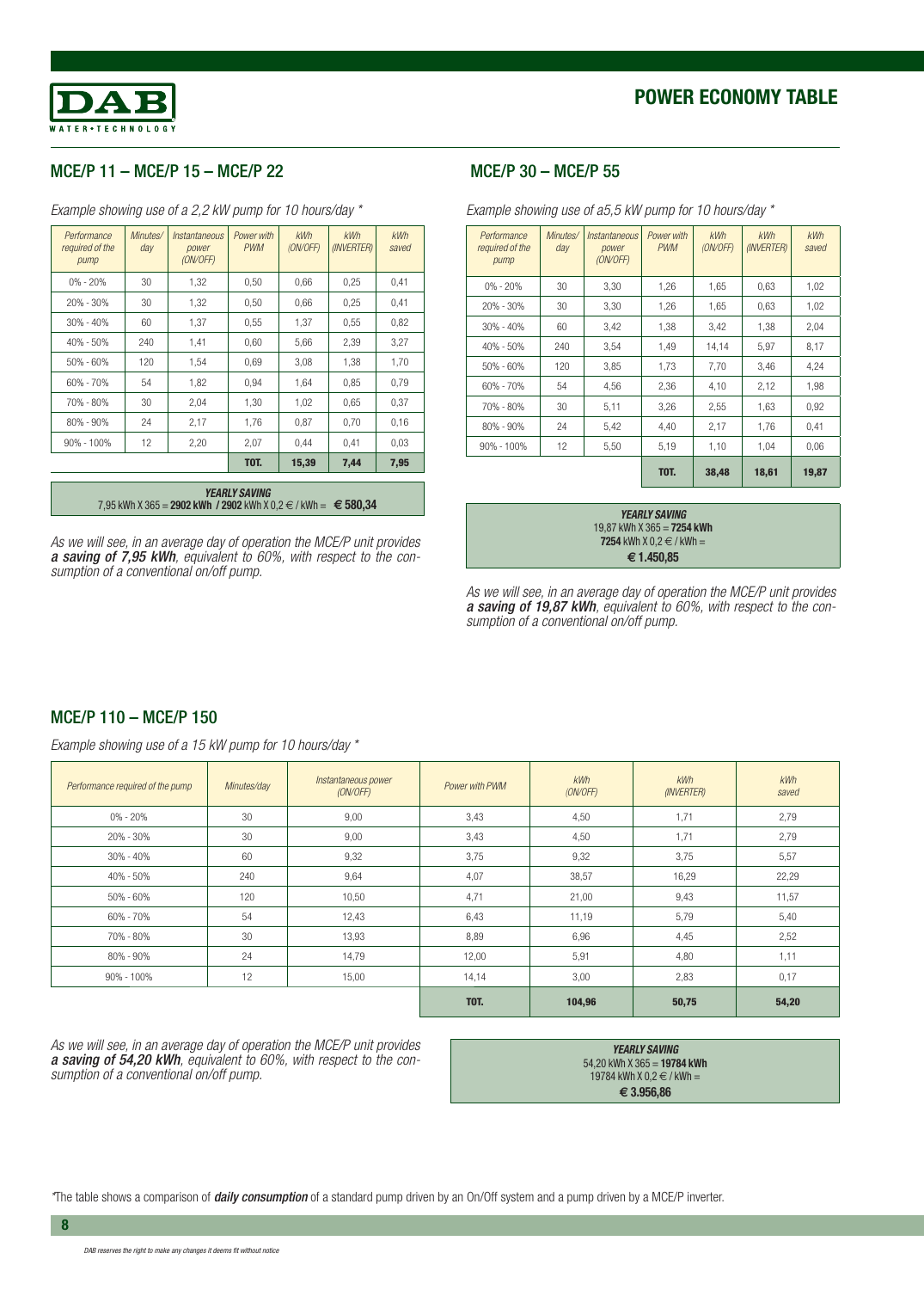



The MCE is installed on the motor base. The inverter can operate both vertically and horizontally. 2 kits are available for assembly on the motor:

## *Tie-rods:*

These are connected to the MCE dissipator and fan cover. They require a solid fan cover able to withstand the weight of the inverter, i.e. secured by means of bolts or screws.

## *Fan cover kit:*

The fan cover kit is used in all situations where the fan cover is not sufficiently solid or strong enough to withstand the weight of the inverter.

## **HYDRAULIC CONNECTION**



The Picture 1 shows the scheme of a correct Hydraulic installation.

The MCE/P is a panel inverter and is connected to the hydraulic section by means of pressure and flow sensors. The pressure sensor is always required, while the flow sensor is optional.

Both are mounted on pump delivery and connected by means of the relative cables to the respective inputs on the MCE/P board.

Always fit a check valve on pump suction and an expansion vessel on pump delivery. In all circuits subject to the risk of water hammer (for example irrigation systems with flow rate interrupted suddenly by solenoid valves), fit a further check valve downline of the pump and mount the sensors and expansion vessel between the pump and valve.

The hydraulic connection between the pump and sensors must not have branched sections.

Pipelines must be sized according to the type of electric pump installed. Excessively deformable systems may generate oscillations; if this occurs, the user may solve the problem by adjusting control parameters "GP" and "GI".

*Note:* The MCE/P system works at constant pressure. This setting is best exploited if the hydraulic system downline of the system is suitably sized. Systems with excessively small pipelines can cause pressure drops for which the equipment is unable to compensate; the result is constant pressure on the sensors but not on the utility.

*Foreign bodies in the pipeline*: the presence of dirt in the fluid may obstruct transfer channels, block the flow or pressure sensor and impair correct system operation.

Take care to install the sensors so that they are not subject to the buildup of excessive sediment or air bubbles that may impair operation. If the size of the pipeline enables transit of foreign bodies, a special filter may need to be installed.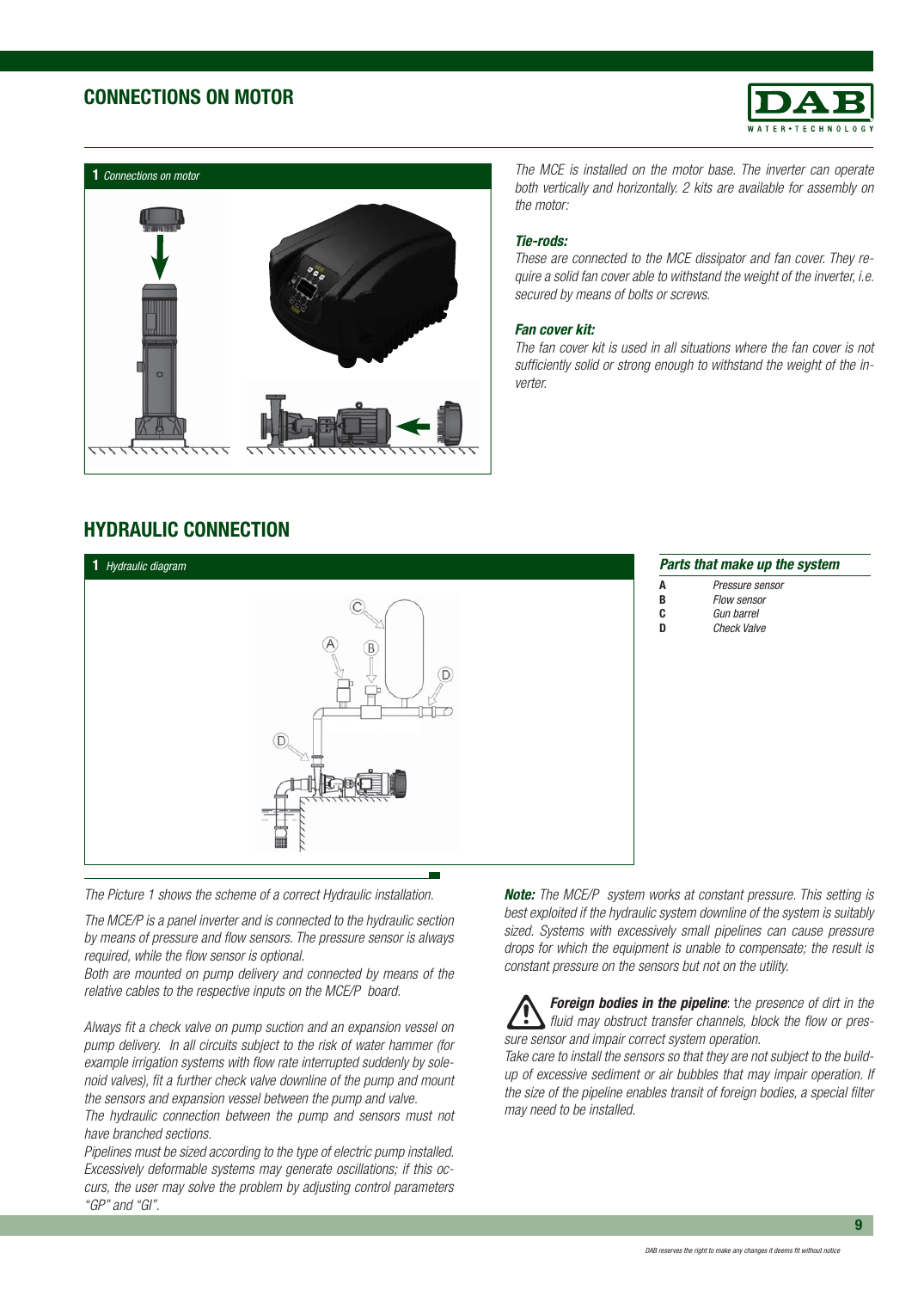



## *Connection to the power line*

The connection between the power line and MCE/P must be made using a 3-wire cable (2 phases  $+$  earth) or 4-wire cable (3 phases  $+$ earth) depending on the model of inverter.

The input terminals are those marked LN and an arrow pointing towards the terminals (figure A, page 10)

The section, type and laying of cables for inverter power supply and electric pump connections must be selected in compliance with current standards. Table 2: Cable sections provides indications on the cable section to be used. The table refers to cables in PVC with 4 wires (3  $phases + earth$ ) with the minimum recommended section based on the current and length of cable.

The electric pump current is normally specified on the motor dataplate. The current supply to the MCE/P can normally be calculated (taking a safety margin into account) as 1/3 of the current absorbed by the pump. Although the MCE/P is already equipped with internal safety devices, the installation of a suitably sized thermal magnetic circuit breaker is recommended. If the entire power range available is used, for specific information on the current to be used when choosing cables and the thermal magnetic circuit breaker.

The thermal magnetic circuit breaker and power cables of the MCE/P and pump must be sized according to the system; if the specifications in the manual do not correspond to provisions of current standards, use only the latter as a reference.



## *Connwction to pump (only for series* **MCE/P 11 – MCE/P 15 – MCE/P 22)**

The power supply voltage of the installed electric pump must be 230 V three-phase. Three-phase electrical machinery generally has 2 types of connection, as shown in Figure 3 and Figure 4



The delta connection is the one typically used for working at 230 V (lower voltage).

For versions not supplied with the cable, the connection is on the 4-way

terminal marked "PUMP" and with the arrow on output. The minimum cable section must be 1.5 mm2.

| Incorrect connection of the earth lines to a terminal other<br>than the earth terminal may cause irremediable damage |
|----------------------------------------------------------------------------------------------------------------------|
|                                                                                                                      |
| to the whole appliance!                                                                                              |

Incorrect connection of the power supply line on output terminals intended for the load may cause irremediable damage to the whole appliance!

### *Connection of sensors*

The terminations for sensor connections are on the lower right section and are accessible by removing the screw of the connections cover. Cover removal for access to connections. The sensors must be connected to the relative inputs marked "Press" and "Flow".

#### *Connecting the flow sensor (Optional)*

The flow sensor is supplied with its own cable. One end of the cable must be connected to the sensor and the other end to the relative inverter flow sensor input, marked "Flow 1"; see Figure 2 pag. 9: Connections.

The cable has two different terminals with compulsory direction of insertion: connector for industrial applications (DIN 43650) on the sensor side and 6-pole connector on the MCE/P side.

**Note:** the flow sensor and pressure sensor are both fitted with a DIN 43650 type connector, and therefore take care to ensure the correct sensor is connected to the correct cable.

#### *Connecting a ratiometric sensor*

One end of the cable must be connected to the sensor and the other end to the relative inverter pressure sensor input, marked "Press 1". The cable has two different terminals with compulsory direction of insertion: connector for industrial applications (DIN 43650) on the sensor side and 4-pole connector on the MCE/P side.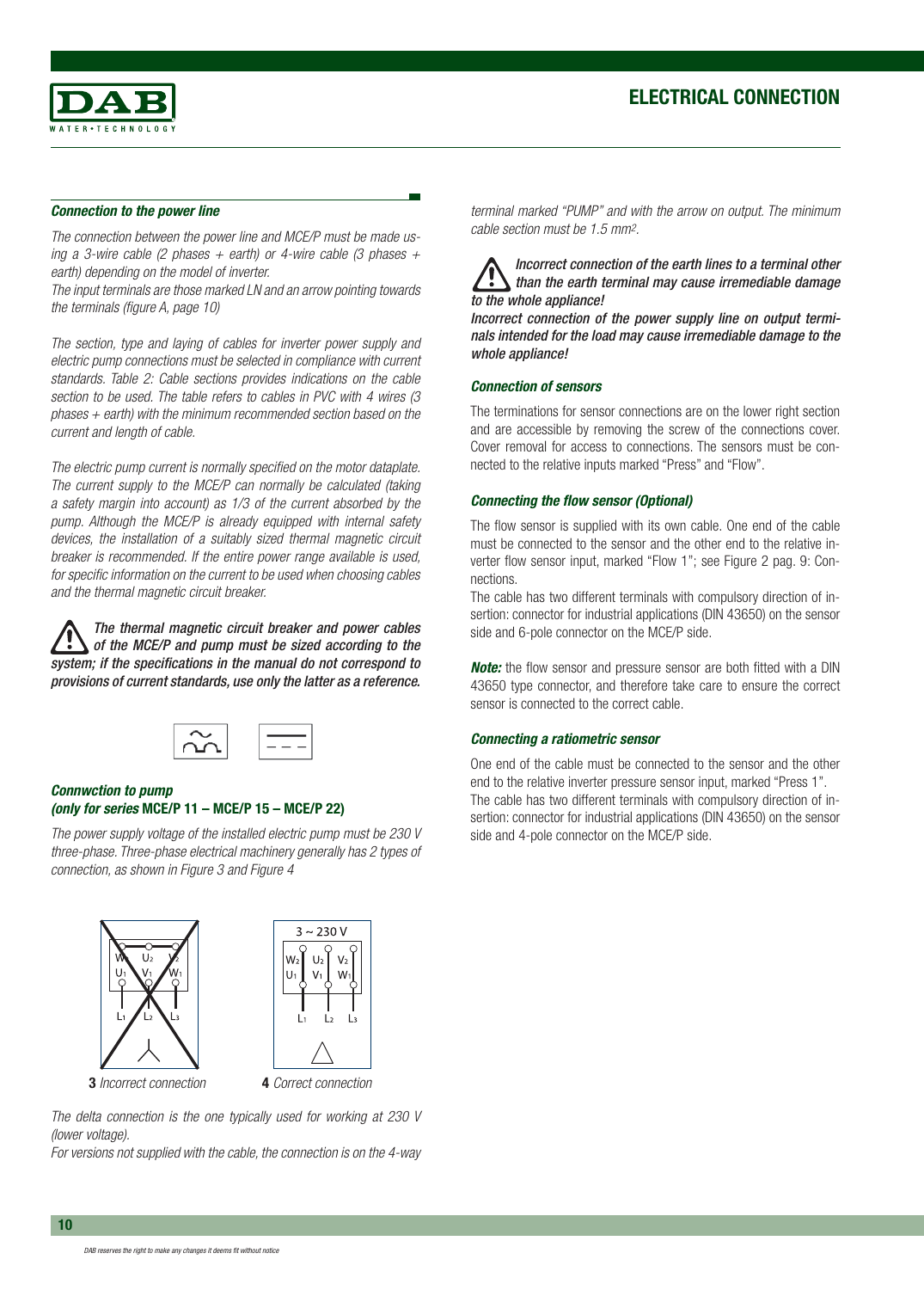



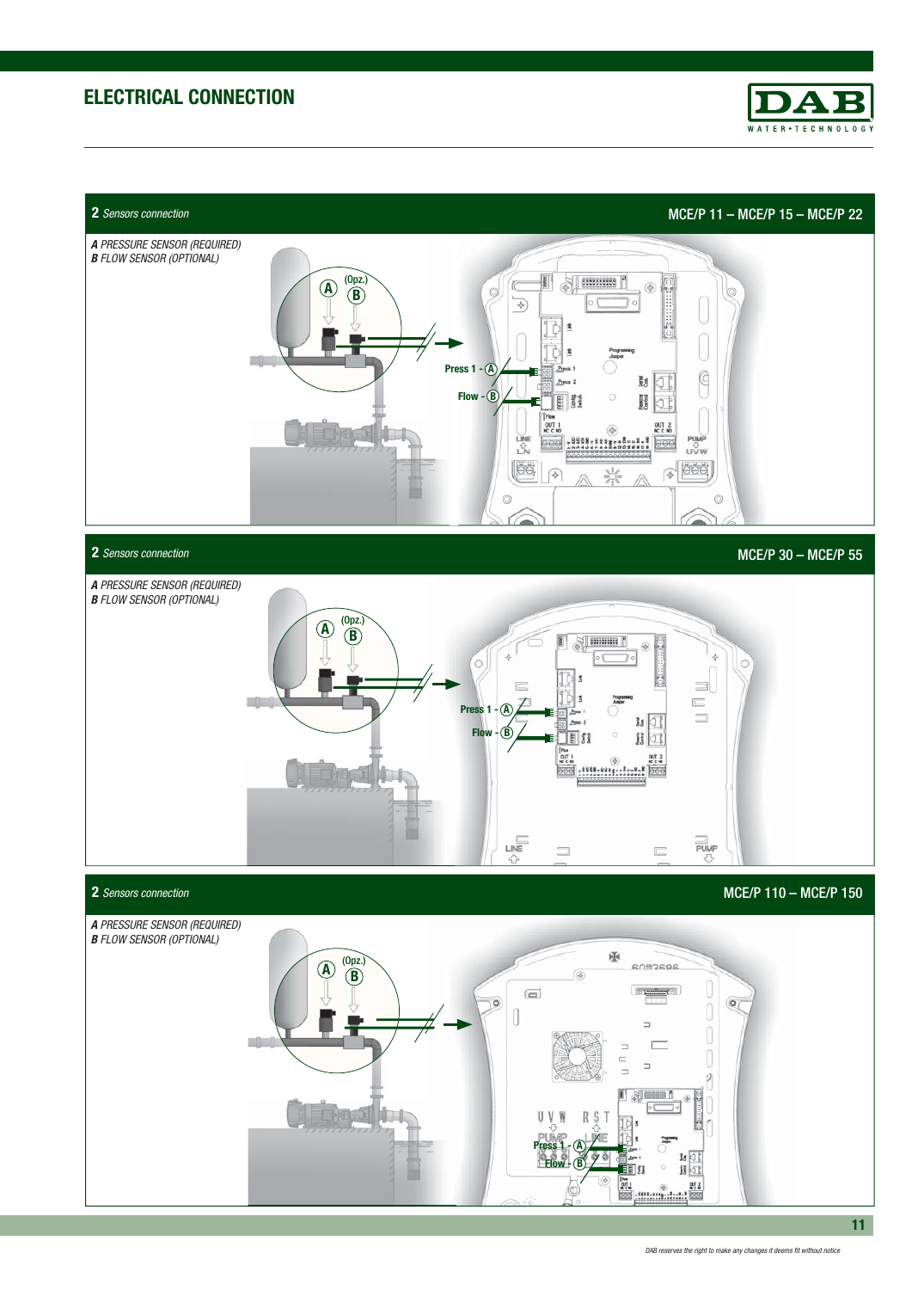

# **CHOICE AND USE OF THE FLOW SENSOR (OPTIONAL)**

The MCE/P series of inverters can identify flow in accordance with three different methods:

- By means of the flow sensor
- Self-adaptive mode (without Flow Sensor)
- Manual mode (without Flow Sensor)

## *By means of the flow sensor:*

The flow is detected by a flow sensor; this maximises performance and efficiency. The flow is read directly by the flow sensor, so that the system responds in reliable times to any variation of conditions that occurs in the system.

For example: in the absence of water, the system will stop the pump precisely within the time set in parameter tb (trip time). To set this algorithm correctly, set the type of sensor utilised, parameter FI, and the diameter of the piping, parameter FD

## *Self-Adaptive Mode (Without Flow Sensor)*

This mode is composed of the use of a specific and highly effective self-adaptive algorithm.

The algorithm acquires information and updates its parameters during operation. To achieve optimal operation ensure that the hydraulic installation is not subject to modifications that result in a significant variation in its characteristics (such as, for example, solenoid valves that switch between hydraulic sectors with very different characteristics) during normal operation, because the algorithm will set up to match one of the conditions and may not give the required results when the changeover occurs. In contrast, no problems exist if the installation characteristics are substantially unchanged (length, elasticity and required minimum flow rate). There is also no problem if the inverter is restarted after the installation has been modified. This is because the acquired values are reset every time the system is restarted or reset.

The adaptation procedure takes up to 3-4 hours, and during this period the algorithm will switch off the inverter to attempt to read the hydraulic flow rate. The operation can be speeded up by using the fast teach-in method for self-adaptive mode (refer to the manual)

The algorithm utilised measures various significant parameters and analyses the unit status to detect the presence and magnitude of the flow. For this reason, and to avoid nuisance tripping, it is important to set up the parameters correctly; specifically, perform correct set-up of rated current RC; set adequate minimum flow FT, set correct minimum frequency FL, and set the correct direction of run.

## *Manual Mode*

This completely manual mode makes it possible to set the frequency (FZ) below which flow is considered to be zero.

This means the pump will stop when the rotation frequency drops below FZ for the time set in parameter T2 (trip time for zero flow).

If FZ is too high, the pump may switch off even in the presence of a flow, and then switch on again as soon as the pressure falls below the restart pressure. This may lead to repeated stops and starts also in rapid succession.



If FZ is too low, the pump may never switch off even in the absence of a flow or with very low flow rates. This situation may lead to damage of the pump due to overheating.

## **NOTE:** Manual mode is the only mode available for pressure units without flow sensor.

## *FZ shutdown frequency settings:*

Open the utility and check the operating frequency of the inverter. Reduce the flow by closing the utilities until the minimum flow rate for inverter shutdown is reached.

Note this parameter and set FZ at this value  $+2$ Hz.



Changes to the set point require repetition of the entire procedure.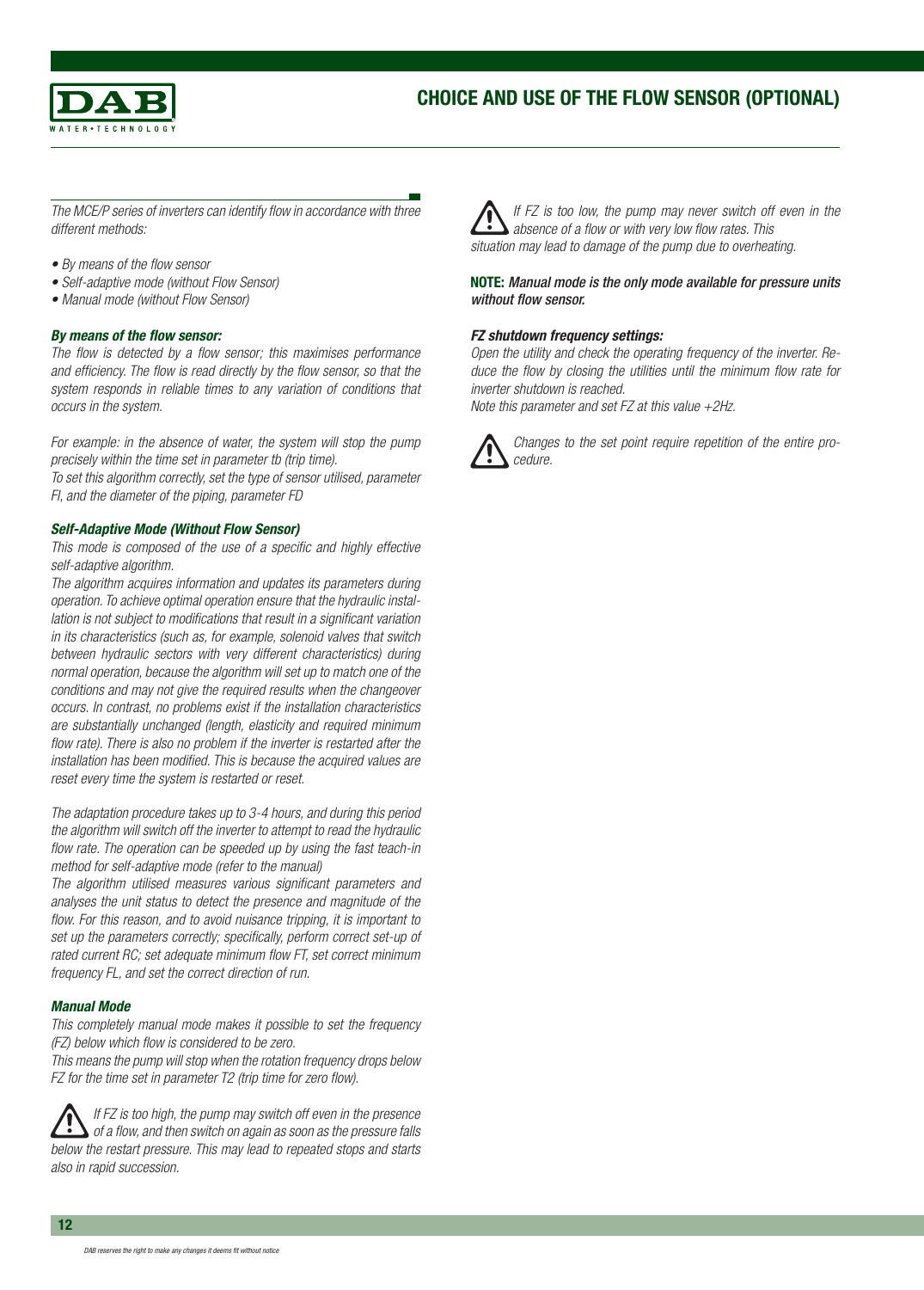## **QUICK START GUIDE**



**PUMP AND POWER SUPPLY CONNECTION**

## MCE/P 11 – MCE/P 15 – MCE/P 22 MCE/P 30 – MCE/P 55



## MCE/P 110 – MCE/P 150



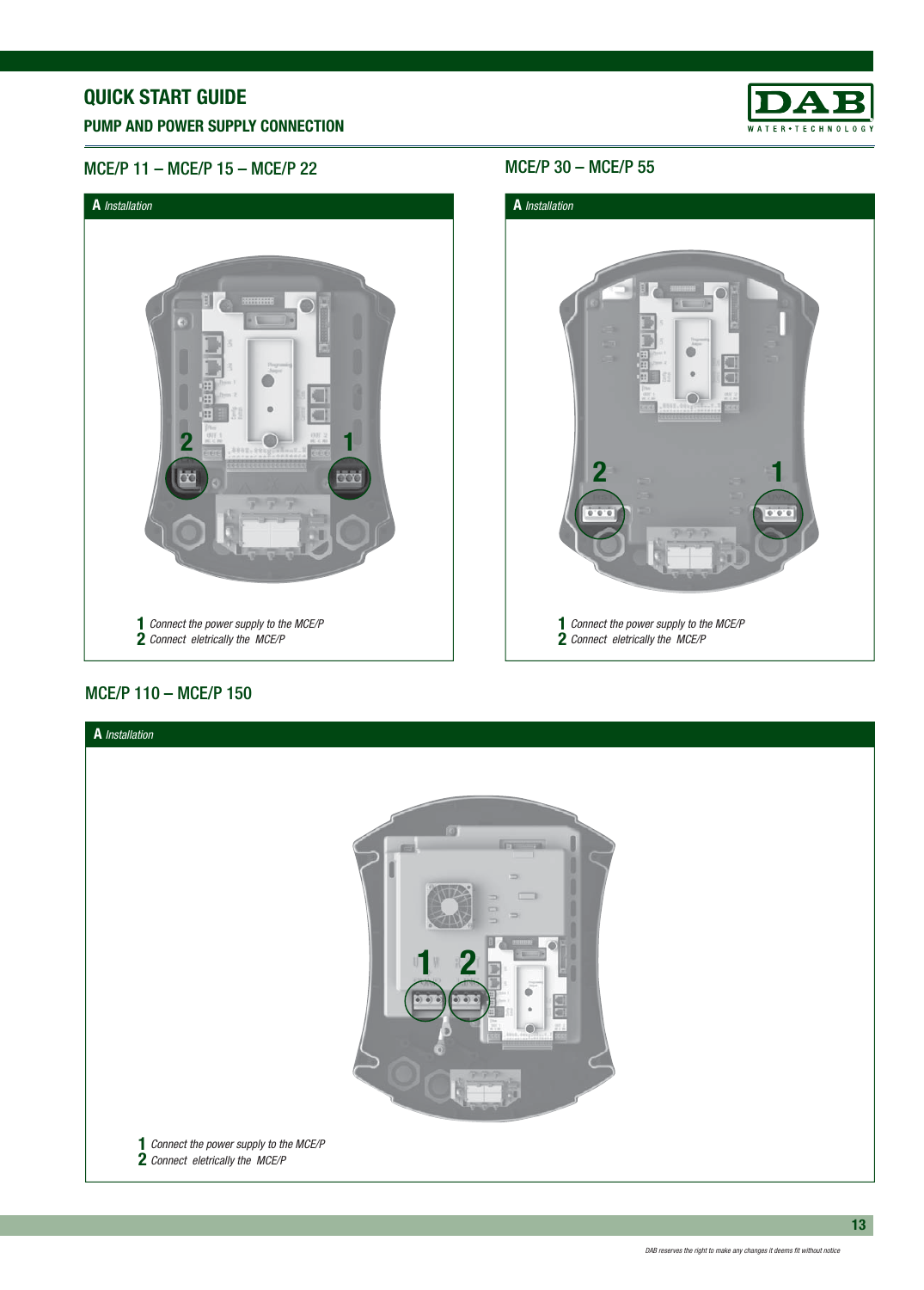## **QUICK START GUIDE**





## *7. How to program the MCE/P*

Then the end user should close the front cover.

## *8. Switch on the power supply*

Next step is to fix the amperometric protection. Press for 5 seconds:



On the screen appears the value *RC* Adjust the amperage with  $\nabla$  and  $\hat{A}$ .

*9. Direction of Rotation of the motor*

Press two times



On the screen appears the parameter  $\boldsymbol{RT}$  and with the  $\triangledown$  and select the direction of rotation.

To choose the correct direction of rotation , the end user could do in the follwing way: after opening one tap, the end user could check on the display the value of the frequency (FR). The right direction of rotation is the one that givees to lower FR value.

## *10. Flow sensor*

IF THE FLOW SENSOR IS INSTALLED - Press many times



until it is not achieved the parameter  $FD$  . (Pipe dimension). Choose the value of the pie diameter where the sensor is assembled.

IF THE FLOW SENSOR IS NOT INSTALLED - Press



until it is not achieved the parameter  $\mathsf{FL}$  . Fix this parameter, so that the flow sensor is absent.

## *11. Set point*





Press  $\Box$  for 2 seconds and adjust the pressure.





- **5** PRESSURE SENSOR With 4 poles connector to press 1. The pressure sensor is mandatory.
- **6** FLOW SENSOR with 6 poles connector (only if installed). The flow sensor is optional.

**14**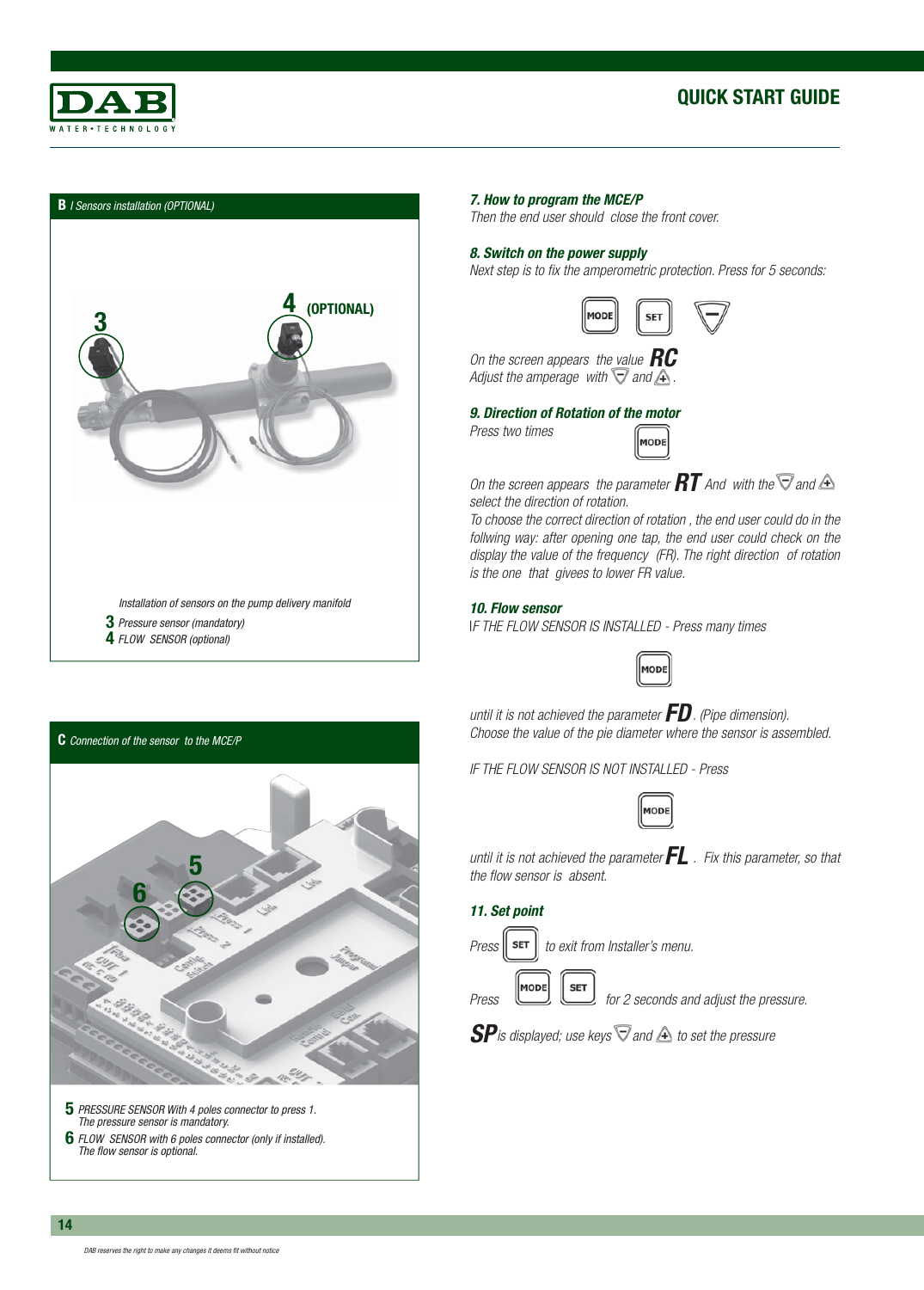





Fig. 6 Performance curves without inverter



## **PERFORMANCE CURVE**

When an inverter is installed the performance curve changes as shown in figure 7.

The inverter can maintain constant pressure as flow rate changes. Working pressure can be regulated by the user.

A good pressure set-point is between 1/3 and 2/3 of the maximum pump pressure head. This serves to maintain a high level of pump efficiency while maximising power savings.

Note: The MCE/P inverter does not stop the pump if the pressure value is not reached although a flow is detected.

This strategy prevents service outages in the case of high flow applications.

## **PROTECTION SYSTEMS**

MCE/P is equipped with protection systems designed to preserve the pump, motor, power line and MCE/P itself. When one or more protections trip, the one with the highest priority is shown on display. Depending on the type of error, the electric pump may shut down, but when normal conditions are restored, the error state may clear automatically, immediately or after a set time interval following automatic reset.

In the case of a block due to water supply failure (BL), block due to pump motor current overload (OC), block due to final output stage current overload (OF), block due to direct short circuit between the phases on the output terminal (SC), the user can attempt to manually reset the error condition by pressing and releasing buttons  $+$  and  $-$  simultaneously. If the error condition persists, the cause of the fault must be located and eliminated.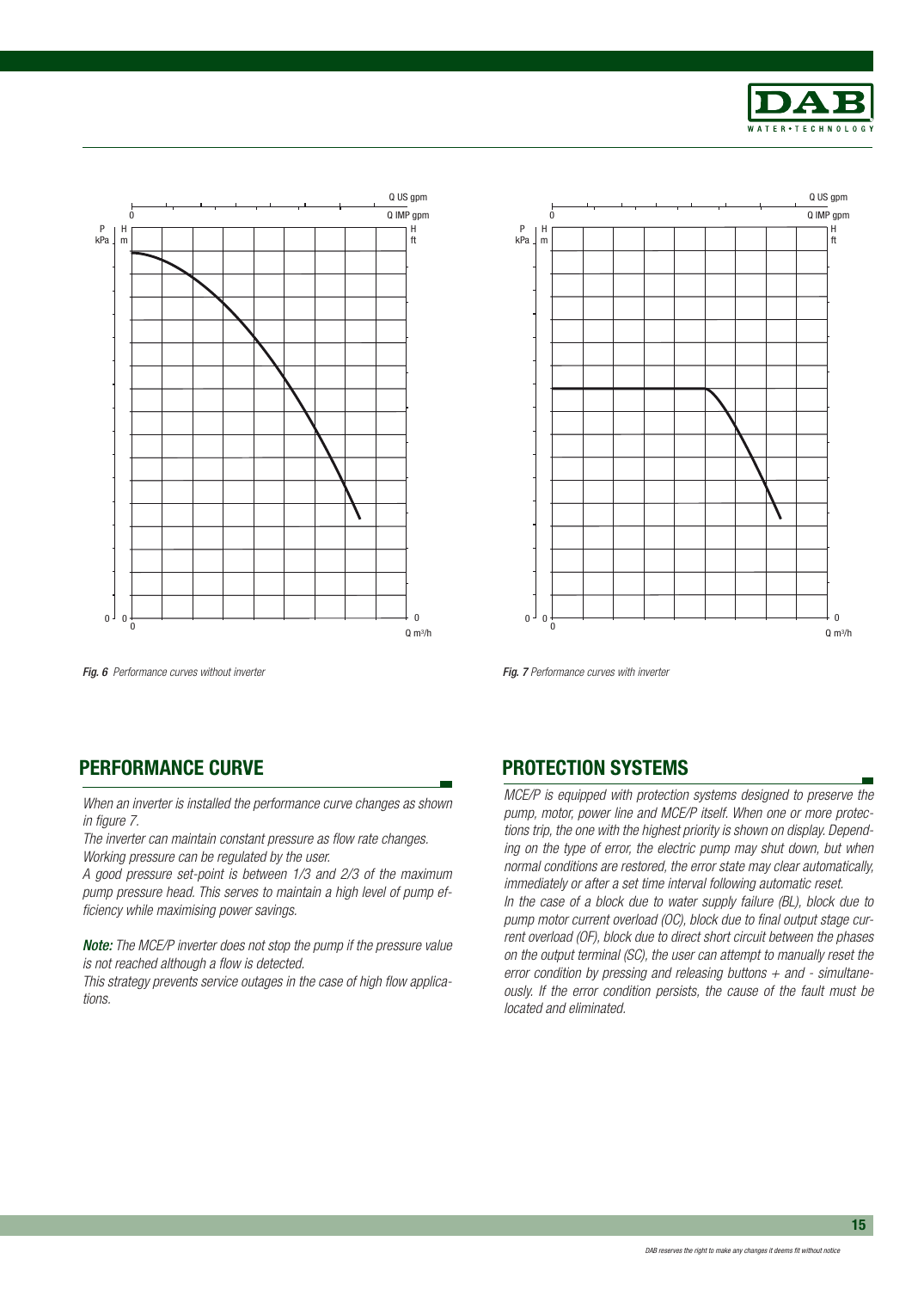

| <b>WARNING ON THE FAULT HISTORY QUEUE</b> |                                                                             |  |  |  |  |
|-------------------------------------------|-----------------------------------------------------------------------------|--|--|--|--|
| <b>DISPLAY</b>                            | <b>DESCRIPTION</b>                                                          |  |  |  |  |
| <b>PD</b>                                 | <b>IRREGULAR SHUTDOWN</b>                                                   |  |  |  |  |
| FA                                        | PROBLEMS WITH COOLING SYSTEM                                                |  |  |  |  |
|                                           | <b>ERROR CONDITIONS</b>                                                     |  |  |  |  |
| <b>DISPLAY</b>                            | <b>DESCRIPTION</b>                                                          |  |  |  |  |
| bL                                        | <b>BLOCKAGE DUE TO LACK OF WATER</b>                                        |  |  |  |  |
| bP                                        | BLOCK DUE TO PRESSURE SENSOR READING ERROR                                  |  |  |  |  |
| LP                                        | BLOCKAGE DUE TO LOW SUPPLY VOLTAGE                                          |  |  |  |  |
| HP                                        | BLOCK DUE TO HIGH INTERNAL POWER SUPPLY VOLTAGEE                            |  |  |  |  |
| ot                                        | BLOCKAGE DUE TO OVERHEATING OF THE POWER OUTPUT STAGES                      |  |  |  |  |
| ob                                        | BLOCKAGE DUE TO OVERHEATING OF THE PRINTED CIRCUIT                          |  |  |  |  |
| оC                                        | BLOCKAGE DUE TO OVERCURRENT IN THE ELECTRO PUMP MOTOR                       |  |  |  |  |
| 0F                                        | BLOCKAGE DUE TO OVERCURRENT IN THE OUTPUT STAGES                            |  |  |  |  |
| SC                                        | BLOCKAGE DUE TO DIRECT SHORT CIRCUIT BETWEEN THE PHASES OF OUTPUT TERMINALS |  |  |  |  |
| EC                                        | BLOCKAGE DUE TO INCORRECT SETTING OF THE RATED CURRENT (RC)                 |  |  |  |  |
| Ei                                        | BLOCK DUE TO "I" INTERNAL ERROR                                             |  |  |  |  |
| Vi                                        | BLOCK DUE TO "I" INTERNAL VOLTAGE OUTSIDE TOLERANCE                         |  |  |  |  |

| <b>AUTOMATIC RESET OF ERROR CONDITIONS</b> |                                                                |                                                                                                                                                                      |  |  |
|--------------------------------------------|----------------------------------------------------------------|----------------------------------------------------------------------------------------------------------------------------------------------------------------------|--|--|
| <b>DISPLAY</b>                             | <b>DESCRIPTION</b>                                             | <b>SEQUENCE OF AUTOMATIC RESET</b>                                                                                                                                   |  |  |
| bL                                         | Blockage due to lack of water                                  | One attempt every 10 min. for a total of 6 attempts - One attempt every 1 hour for a total of 24 attempts - One attempt every 24 hours for<br>a total of 30 attempts |  |  |
| bP                                         | Shutdown due to fault of the pressure sensor                   | - Reset 10 seconds after correct conditions return                                                                                                                   |  |  |
| LP                                         | Shutdown due to low supply voltage Vn -20%                     | - Reset when line voltage over Vn -15% is restored                                                                                                                   |  |  |
| HP                                         | Shutdown due to high voltage, $Vn + 15%$                       | - Reset when line voltage less than Vn 15% is restored                                                                                                               |  |  |
| 0t                                         | Shutdown due to overheating of the power stages ( $tE > 100$ ) | - Reset when the temperature of the power stages falls below 85°C again                                                                                              |  |  |
| ob                                         | Shutdown due to overheating of the printed circuit (BT>120°C)  | - Reset when the temperature of the printed circuit falls below 100°C again                                                                                          |  |  |
| OC.                                        | Shutdown due to current overload                               | - An attempt every 10 minutes for a total of 6 attempts                                                                                                              |  |  |
| οF                                         | Shutdown due to current overload in the output stages          | - An attempt every 10 minutes for a total of 6 attempts                                                                                                              |  |  |

## **PROTECTION SYSTEMS**

## *"bL" Block due to water failure*

In zero flow conditions, with pressure lower than the set regulation value, a water failure signal is emitted and the system shuts down the pump. The delay interval without pressure and flow can be set in the parameter TB of the TECHNICAL ASSISTANCE menu.

If the user inadvertently enters a pressure setpoint higher than the pressure that the electric pump can supply on closure, the system indicates "block due to water failure" (BL) even if this is not precisely the problem. In this case, lower the regulation pressure to a reasonable value, which does not normally exceed 2/3 of the head of the electrical pump installed.

## *"bP" Block due to fault on pressure sensor*

If MCE/P detects a fault on the pressure sensor, the pump remains blocked and the error signal "BP" is displayed. This status starts as soon as the problem is detected and is reset automatically when the correct conditions are restored.

## *"LP" Block due to low power supply voltage*

This occurs when the voltage on the line to the power supply terminal falls below 164 Vac. Reset is only automatic when the voltage to the terminal exceeds 184 Vac.

## *"HP" Block due to high internal power supply voltage*

This occurs when the internal power supply voltage has values outside the specified range. Reset is only automatic when the voltage returns to within admissible values. This may be caused by changes in power supply voltage or excessively sudden pump shutdown.

## *"SC" Block due to direct short circuit between the phases on the output terminal*

MCE/P is equipped with a protection against direct short circuits, which may occur between the phases U, V, and W of the output terminal "PUMP". When this block signal is sent, the user can attempt reset by pressing buttons  $+$  and  $-$  simultaneously which in any event does not have any effect until 10 seconds has passed since the moment of the short circuit.

**16**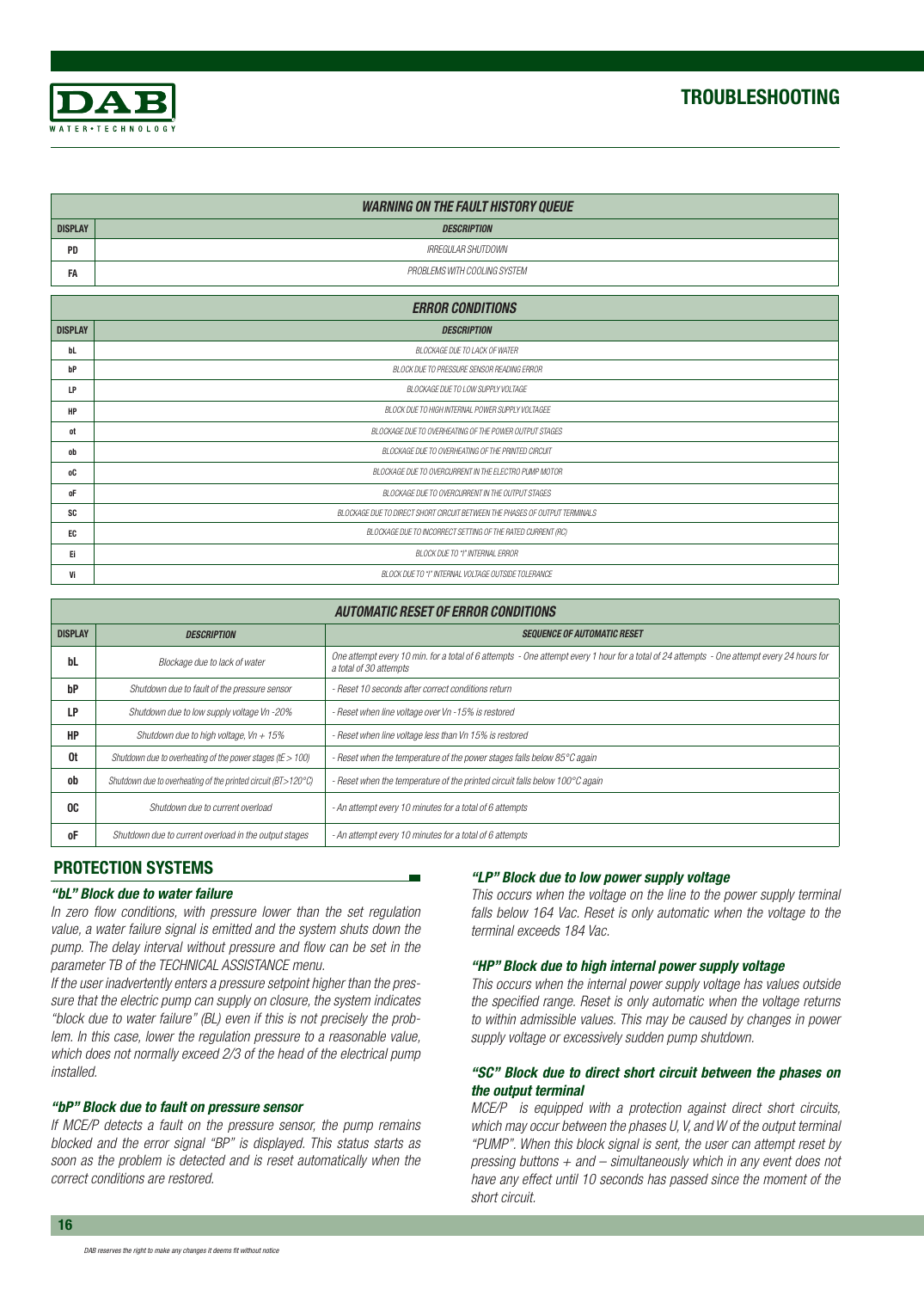



#### *IIntroduction to multi inverter systems*

A multi inverter system comprises a pump set made up of a series of pumps with delivery outlets all conveying to a single manifold. Each pump of the set is connected to its own inverter and the various inverters communicate via a special connection (Link).

The maximum number of pump-inverter elements possible in a group is 8.

A multi inverter system is mainly used to:

- Increase the hydraulic performance with respect to a single inverter
- Ensure operation continuity in the event of a fault on a pump or inverter
- Partition maximum power

### *Setting up a multi inverter system*

The pumps must all be connected to a single delivery manifold and the flow sensor must be placed on the outlet of the latter to read the flow to the entire pump set. In the case of using multiple flow sensors, these must be installed on the delivery of each pump.

The pressure sensor must be connected to the outlet manifold. If more than one pressure sensor is used, these must also be installed on the manifold or in any event on a pipeline that is connected to it.

*Note:* If multiple pressure sensors are read, take care that the pipeline on which they are mounted is not equipped with non-return valves between one sensor and the next; otherwise different pressure values may be read which lead to false average readings and incorrect settings.

For optimal operation of the pressure set, the following must be the same for each inverter-pump pair:

- type of pump and motor
- hydraulic connections
- rated frequency
- minimum frequency
- maximum frequency

Although this is the optimal condition, some of the above parameters may differ.

#### *Sensors*

The sensors to be connected are the same versions used in standalone versions, i.e. pressure sensor and flow sensor.

## *Flow sensors(OPTIONAL)*

The flow sensors are optionals and can be connected in two ways:

- one sensor only
- the same number of sensors as inverters

The setting is entered on parameter FI. No other types of system are admitted.

The single flow sensor must be installed on the delivery manifold and it must intercept the hydraulic flow of the entire booster set. The electrical connection can be made independently on any of the inverters.

Multiple sensors are useful when a specific flow rate is required on each pump, and enhance protection against dry running operation. To use multiple flow sensors, parameter FI must be set to multiple sensors and each flow sensor must be connected to the inverter that controls the pump delivery where the sensor is located.

#### *Pressure sensors*

The pressure sensor must be inserted on the delivery manifold. There can be more than one pressure sensor, and in this case the pressure reading will be the average value of all those present. To use multiple pressure sensors, the connectors are simply inserted in the relative inputs and no parameter needs to be set. The number of pressure sensors installed can vary as required between one and the maximum number of inverters present.

## *Multi-inverter settings*

When a multi inverter system is switched on, the addresses are assigned automatically and, by means of an algorithm, an inverter is nominated as the settings leader. The leader decides on the frequency and order of start-up of each inverter in the series.

The settings mode is sequential (inverters start one at a time). When start-up conditions are enabled, the first inverter starts, and when this reaches maximum frequency, the next one starts, and so on. The order of start-up is not necessarily ascending according to the machine address, but depends on the hours of operation.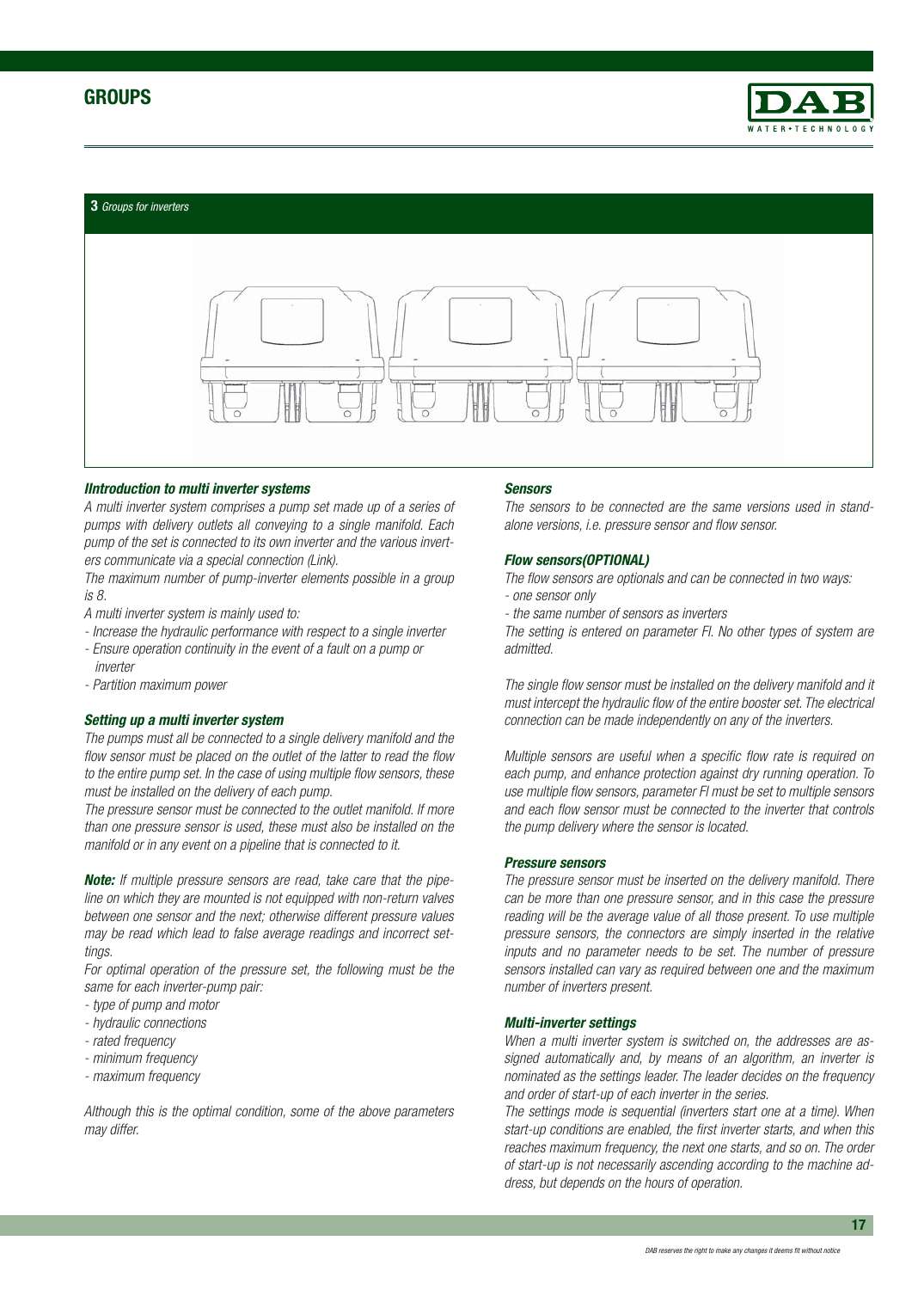

When the minimum frequency FL is used, and there is only one inverter operative pressure surges may occur. Depending no the case, pressure surges may be inevitable and may occur at the minimum frequency when this value, in relation to the hydraulic load, causes a pressure level greater than the required value. On multi inverter systems, this problem remains limited to the first pump that is started up, as on the subsequent pumps the situation is as follows: when the previous pump reaches the maximum frequency, the next one starts up at the minimum frequency to then reach the maximum frequency. When the frequency of the pump at maximum is reduced (obviously through to the minimum frequency limit) the pump activation overlaps, which while observing minimum frequency rates, does not cause pressure surges.

## *Assigning the start-up order*

Each time the system is activated, each inverter is associated a starting order. This setting establishes the order of inverter start-up. The starting order is modified during use according to requirements, by

the two following algorithms:

- Reaching of maximum operating time

- Reaching of maximum inactivity time

## *Maximum operating time*

According to parameter ET (maximum operating time), each inverter has an hour counter, and the starting order is updated on the basis of these values according to the following algorithm:

- if at least half of the value ET is exceeded, priority is changed on the first shutdown of the inverter (switch to standby).

- if the value ET is reached without stopping, the inverter stops unconditionally and this sets to the minimum restart priority (switch during operation).

## *Reaching of maximum inactivity time*

The multi inverter system has an anti-stagnant algorithm that is aimed at maintaining pump efficiency and integrity of the pumped liquid. It acts by enabling rotation of the pump starting order to ensure a delivery to all pumps of at least one minute of flow every 23 hours. This is implemented regardless of the inverter configuration (enabled or reserve). Priority switch envisages that the inverter stationary for 23 hours is set to maximum priority in the starting order. This means that it is the first to be started up as soon as flow delivery is required. The inverters configured as reserve have priority over the others. The algorithm terminates action when the inverter has delivered at least one minute of flow. After the anti-stagnant interval, if the inverter is configured as reserve, it is set to minimum priority to avoid premature wear.

## *Reserves and number of inverters involved in pumping*

The multi inverter system reads how many elements are connected in communicating mode and calls this number N.

Then, on the basis of parameters NA and NC it decides how many and which inverters must work at a given time.

NA represents the number of inverters involved in pumping NC represents the maximum number of

inverters that can run simultaneously.

In a series, if there are NA active inverters and NC simultaneous inverters, when NC is less than NA, this means that a maximum of NC inverters will start up simultaneously, and these will switch between NA elements. If an inverter is configured with reserve priority, it will set as last in the starting order, therefore for example, if there are 3 inverters and one of these is configured as reserve, the reserve unit will start in third place; otherwise if set to NA=2 the reserve will not start up unless one of the two active units sets to fault status.

#### *FZ: Zero flow frequency setting*

It expresses the frequency below which it may be considered that there is zero flow in the system.

It can be set only if FI has been set to operate without a flow sensor. If FI has been set to operate with a flow sensor, the parameter FZ is blocked. The parameter disabled message is indicated by an icon showing a padlock.

If  $FZ = 0$  Hz is set the inverter will use the self-adaptive operating mode, instead if FZ  $\neq$  0 Hz is set then the inverter will use the minimum frequency operating mode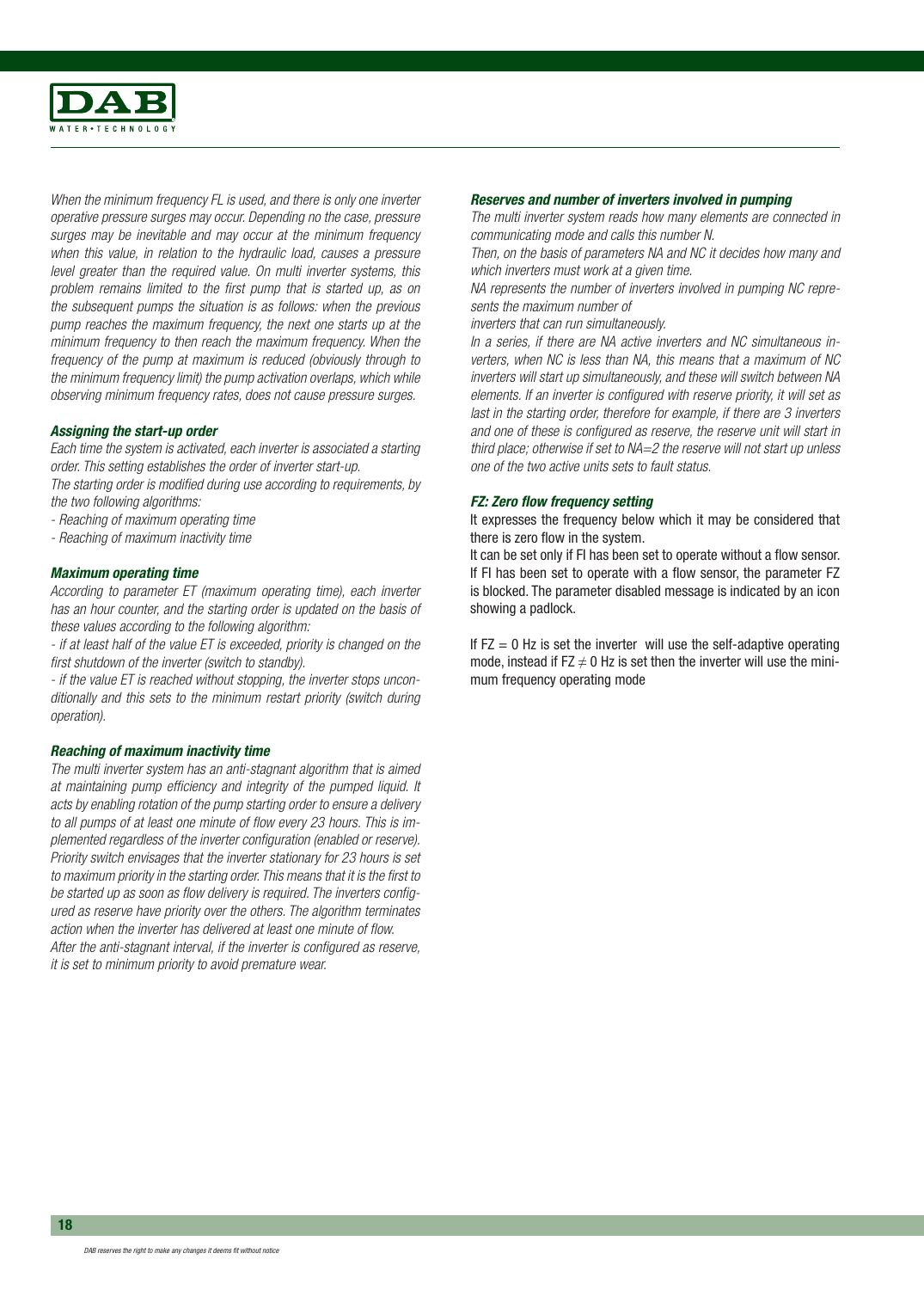

## **A** Installation



Connect the power supply to the MCE/P **1 2** Connect eletrically the MCE/F

## **B** Link connection



**3** Connect with the cable each MCE/F It is possible to insert in every input link.

#### **C** Sensors installation (OPTIONAL)



# **C** Connection of the sensor to the MCE/P



#### *8.How to program the MCE/P*

Then the end user should close the front cover and switch on the power supply To only one inverter at time.

#### *9. Fix the amperometric protection*

Press for 5 seconds:



On the screen appears the value *RC* Adjust the amperage with  $\bigtriangledown$  and  $\bigtriangleup$ . You can read the rated current in the label of the pump.

## *10. Direction of Rotation of the motor*



On the screen appears the parameter  $RT$  and with the  $\triangledown$  and select the direction of rotation. To choose the correct direction of rotation , the end user could do in the follwing way: after opening one tap, the end user could check on the display the value of the frequency (FR). The right direction of rotation is the one that givees to lower FR value.

## *11. Flow sensor (OPTIONAL)*

- IF THE FLOW SENSOR IS INSTALLED - Press many times



finche non viene visualizzato il parametro dimensione del tubo in Pollici **FD** selezionare il diametro della tubatura dove è installato il sensore di flusso.

- SENSORE DI FLUSSO ASSENTE Premere tante volte il tasto



until it is not achieved the parameter **FL** . (Pipe dimension). Choose the value of the pie diameter where the sensor is assembled.

12. press the key repeatedly until the FZ parameter is displayed; set the frequency of FZ shutdown, when the pumps should stop.

## *13. Set point.*



Press  $\left\lceil \frac{1}{\mathsf{SET}} \right\rceil$  to exit from Installer's menu on the first inverter.



Press  $\Vert$ **MODE** $\Vert$  **SET**  $\Vert$  for 2 seconds and adjust the pressure

 $\textit{SP}$  is displayed; use keys  $\bigtriangledown$  and  $\bigtriangleup$  to set the pressure. Repeat the settings of RC, RT, FD, SP for each inverter, powering up only the inverter subject to settings.

## *14. Switch on the power supply on each MCE/P*

The system is ready to work normally. If necessary, change the other parameters as described on manual instruction.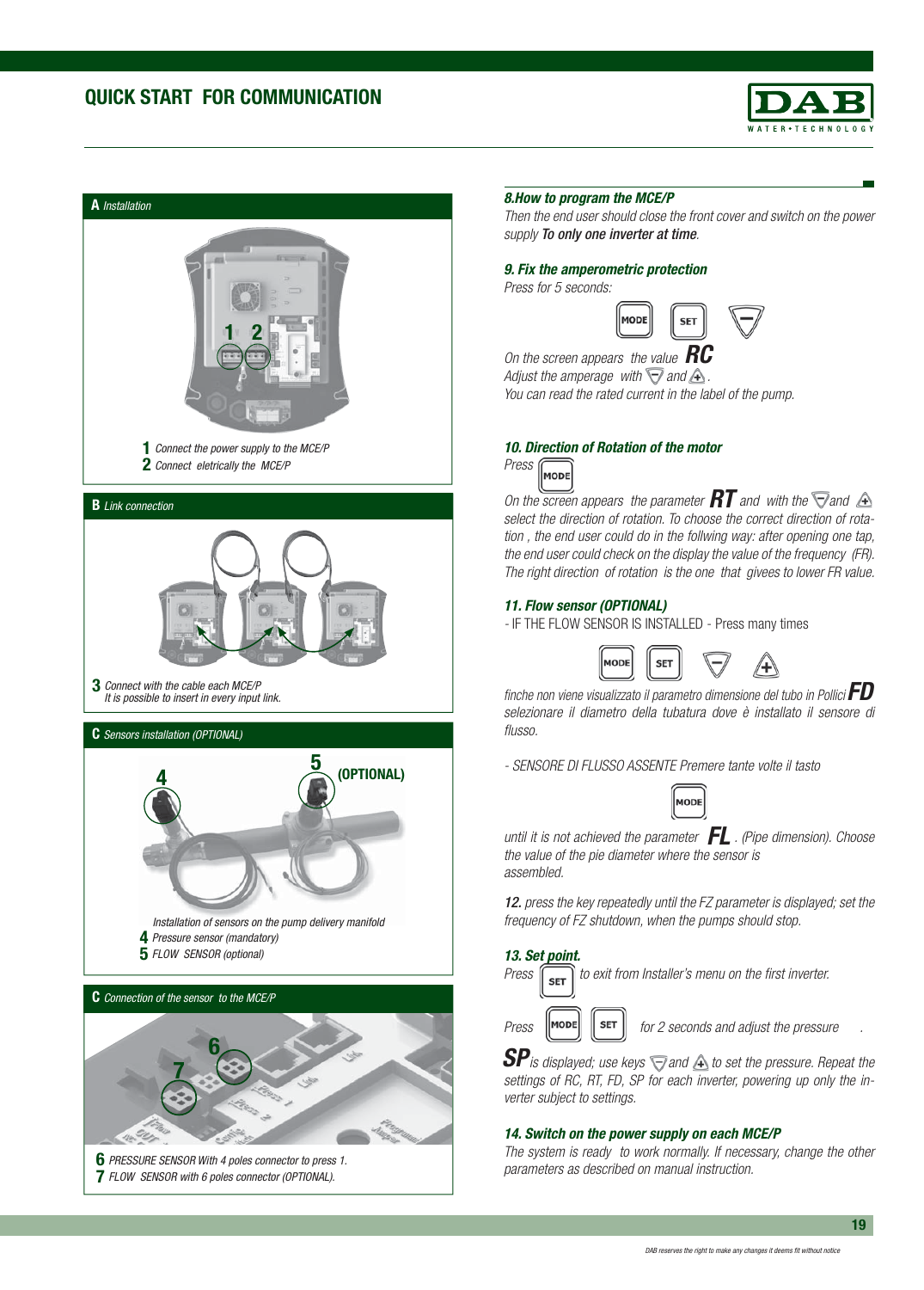

## **ELECTRICAL CONNECTION OF USER INPUTS AND OUTPUTS**

MCE/P systems are equipped with 4 inputs and 2 outputs to enable a number of solutions for interface with more complex installations.

Figure 11: Example of output connections and Figure 12: Example of input connections show examples of two possible configurations of the inputs and outputs.

For the installer it is sufficient to wire the required input and output contacts and then configure the functions as necessary. *Note:* The +19 [Vdc] power supplies to pins 11 and 18 and J5 (18-pole terminal board) can deliver a maximum of 50 [mA].

## **Photocoupled input contact specifications**

The connections of the inputs listed below refer to the 18-pole terminal board J5, with numbering starting from pin 1 from the left. The base of the terminal board also bears the text of the corresponding inputs.

- I 1: Pins 16 and 17

- I 2: Pins 15 and 16
- I 3: Pins 13 and 14
- I 4: Pins 12 and 13

The inputs can be activated in DC or AC.



With reference to the example in Figure : Example of output connections and using the default settings  $(01 = 2$ : contact NO;  $02 = 2$ ; contact NO) the following is obtained:

L1 lights up when the pump is blocked (e.g. "BL":water failure block).

L2 si accende quando la pompa è in marcia ("GO").

## **12** Example of input connections



With reference to the example in Figure: Example of input connections and using the default input settings  $(11 = 1; 12 = 3;$  $I3 = 5$ ;  $I4=10$ ) the following is obtained:  $W$  is the switch on  $H$  is turned off the pump blocks and the signal "F1 is displayed"

When the switch is closed on I2 the control pressure becomes "P2" When the switch is closed on I3 the pump trips and error code "F3" is displayed When the switch is closed on I4 after time T1 the pump trips and error code F4 is displayed.

## *Parametri*

| <b>MENUS AND DEFAULT VALUES</b> |                                                |                                                    |                |                |
|---------------------------------|------------------------------------------------|----------------------------------------------------|----------------|----------------|
|                                 | <b>DESCRIPTION</b>                             | <b>Factory parameters</b>                          |                |                |
|                                 | Indications on the display in normal operation | MCE/P11                                            | <b>MCE/P15</b> | <b>MCE/P22</b> |
| LA                              | Language                                       | <b>ITA</b>                                         | <b>ITA</b>     | <b>ITA</b>     |
| <b>SP</b>                       | Setpoint pressure [bar]                        | 3,0                                                | 3,0            | 3,0            |
| P <sub>1</sub>                  | Setpoint P1 [bar]                              | 2,0                                                | 2,0            | 2,0            |
| P <sub>2</sub>                  | Setpoint P2 [bar]                              | 2,5                                                | 2,5            | 2,5            |
| P <sub>3</sub>                  | Setpoint P3 [bar]                              | 3,5                                                | 3,5            | 3,5            |
| <b>P4</b>                       | Setpoint P4 [bar]                              |                                                    | 4,0            | 4,0            |
| <b>FP</b>                       | Test frequency in manual mode                  |                                                    | 40,0           | 40,0           |
| <b>RC</b>                       | Rated current of electric pump [A]             |                                                    | 0,0            | 0,0            |
| <b>RT</b>                       | Direction of rotation                          | $0$ (UVW)<br>$0$ (UVW)                             |                | $0$ (UVW)      |
| <b>FN</b>                       | Rated frequency [Hz]                           | 50,0                                               | 50,0           | 50,0           |
| <b>OD</b>                       | Type of system                                 | 1 (Rigid)                                          |                |                |
| <b>RP</b>                       | Restart pressure [bar]                         | 0,5                                                | 0,5            | 0,5            |
| AD                              | Address                                        | 0 (Auto)                                           |                |                |
| <b>PR</b>                       | Pressure sensor                                | 1 (501 R 25 bar)                                   |                |                |
| <b>MS</b>                       | Measurement system                             | 0 (International)                                  |                |                |
| FI.                             | Flow sensor                                    | 1 (Flow X3 F3.00)                                  |                |                |
| <b>FD</b>                       | Pipeline diameter [inch]                       | $\overline{c}$<br>$\overline{c}$<br>$\overline{2}$ |                |                |
| <b>FK</b>                       | K-factor [pulse/l]                             | 24,40                                              | 24,40          | 24,40          |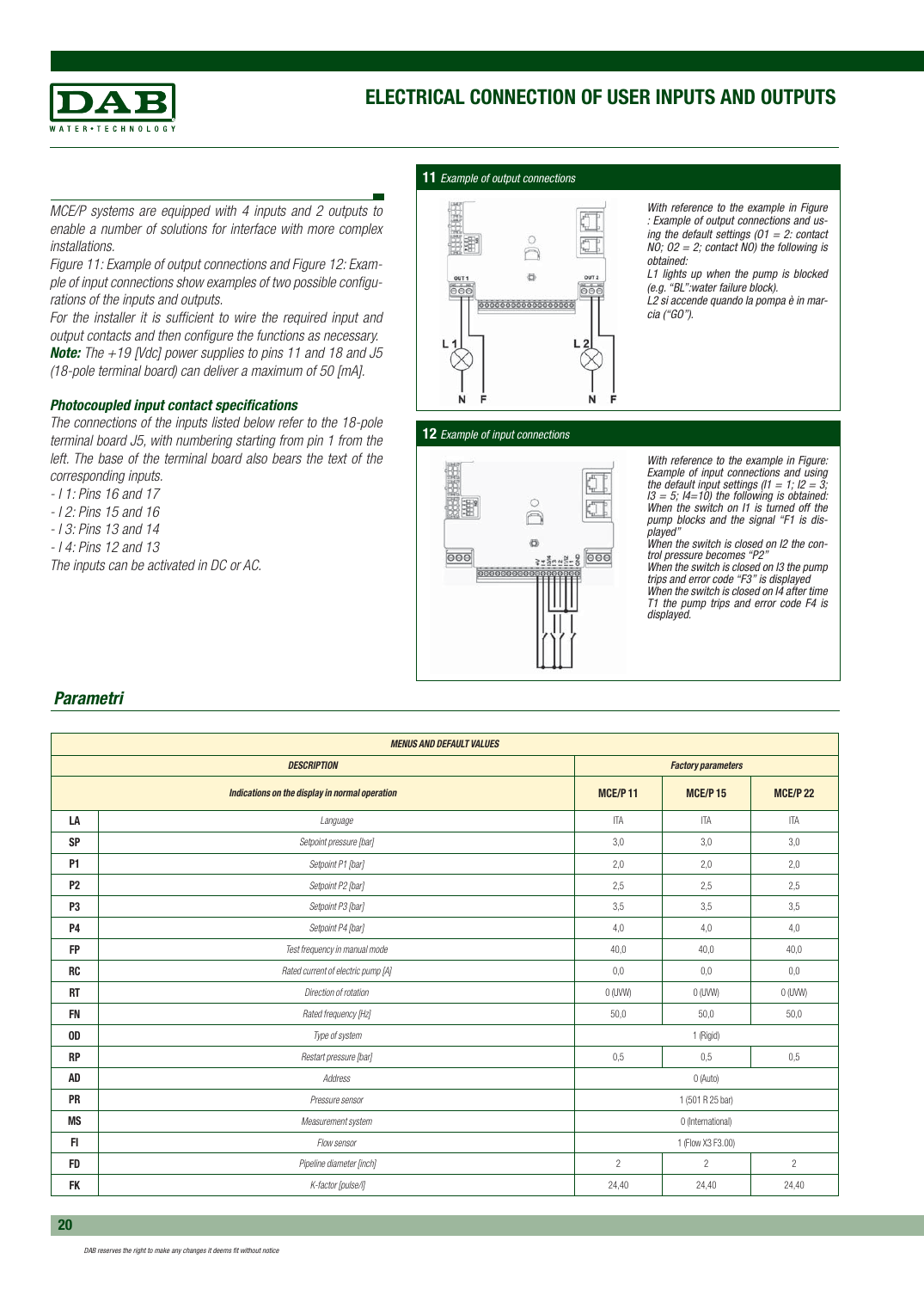

## *Parameters*

| <b>MENUS AND DEFAULT VALUES</b> |                                               |                                                    |                |                |
|---------------------------------|-----------------------------------------------|----------------------------------------------------|----------------|----------------|
|                                 | <b>DESCRIPTION</b>                            | <b>Factory parameters</b>                          |                |                |
|                                 | Indicazioni display nel normale funzionamento | <b>MCE/P11</b>                                     | <b>MCE/P15</b> | <b>MCE/P22</b> |
| FZ                              | Minimum shutdown flow [ Vmin]                 | $\,0\,$                                            | $\mathbb O$    | $\mathbb O$    |
| <b>FT</b>                       | Delay for water failure block [s]             | 5                                                  | $5\,$          | $\sqrt{5}$     |
| S <sub>0</sub>                  | Dry running factor                            | 22                                                 | 22             | 22             |
| <b>MP</b>                       | Minimum pressure pump stop [bar]              | 0,0                                                | 0,0            | 0,0            |
| TB                              | Shutdown delay [s]                            | 10                                                 | 10             | 10             |
| T1                              | Shutdown time after low pressure signal       | $\overline{c}$<br>$\overline{2}$<br>$\overline{c}$ |                |                |
| T <sub>2</sub>                  | Shutdown delay [s]                            | 10<br>10<br>10                                     |                |                |
| GP                              | Proportional gain coefficient<br>0,6          |                                                    | 0,6            | 0,6            |
| GI                              | Integral gain coefficient                     | 1,2                                                | 1,2            | 1,2            |
| <b>FS</b>                       | Maximum rotation frequency [Hz]               |                                                    | 50,0           | 50,0           |
| FL.                             | Minimum rotation frequency [Hz]               | 0,0                                                | 0,0            | 0,0            |
| <b>NA</b>                       | Active inverters                              | N<br>${\sf N}$<br>N                                |                |                |
| <b>NC</b>                       | Simultaneous inverters                        | <b>NA</b><br><b>NA</b><br><b>NA</b>                |                |                |
| IC                              | Reserve configuration                         | 1 (Auto)                                           | 1 (Auto)       | 1 (Auto)       |
| ET                              | Exchange time [h]                             | $\overline{c}$<br>$\overline{c}$<br>$\overline{c}$ |                |                |
| <b>CF</b>                       | Carrier [kHz]                                 |                                                    | $20\,$         |                |
| AC                              | Acceleration                                  | $\,3$                                              |                |                |
| <b>AE</b>                       | Anti-blocking function                        | 1(Abilitato)<br>3 (P Aux)                          |                | 3 (P Aux)      |
| $\mathsf{I}$                    | Function 11                                   | 1 (Float)                                          |                |                |
| 12                              | Function 12                                   | 3 (P Aux)                                          |                |                |
| 13                              | Function 13                                   | 5 (Disable)                                        |                |                |
| 4                               | Function 14                                   | 10 (Low press)                                     |                |                |
| 01                              | Output 1 function                             | $\overline{c}$                                     | $\mathbf{2}$   | $\overline{c}$ |
| 02                              | Output 2 function                             | $\overline{c}$                                     | $\sqrt{2}$     | $\overline{c}$ |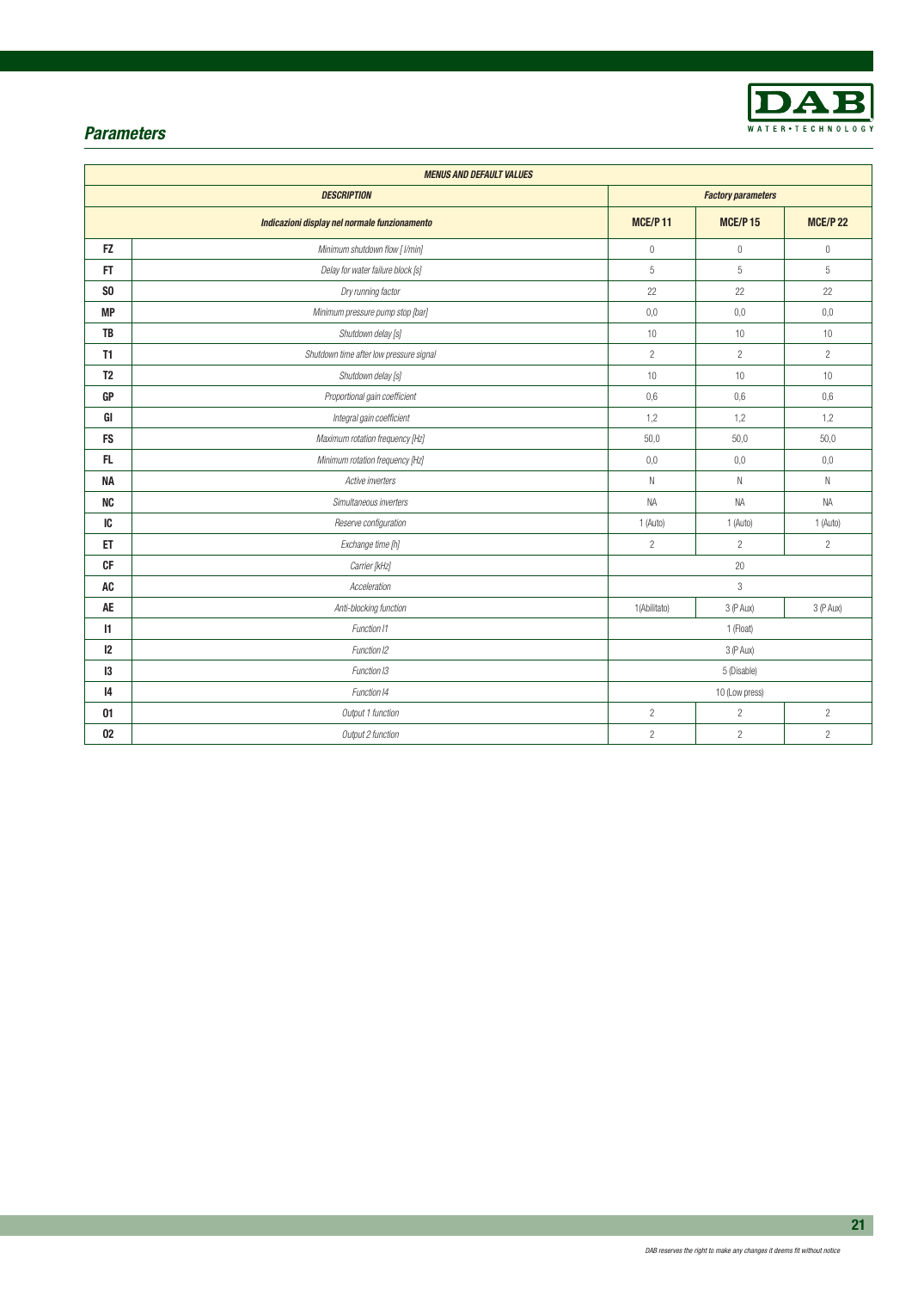

MCE/P 30 – MCE/P 55 MCE/P 110 – MCE/P 150

|                | <b>MENUS AND DEFAULT VALUES</b>                |                               |                           |  |  |
|----------------|------------------------------------------------|-------------------------------|---------------------------|--|--|
|                | <b>DESCRIPTION</b>                             |                               | <b>Factory parameters</b> |  |  |
|                | Indications on the display in normal operation | <b>MCE/P110</b>               | <b>MCE/P 150</b>          |  |  |
| LA             | Language                                       | <b>ITA</b>                    | ITA                       |  |  |
| <b>SP</b>      | Setpoint pressure [bar]                        | 3,0                           | 3,0                       |  |  |
| P1             | Setpoint P1 [bar]                              | 2,0                           | 2,0                       |  |  |
| P2             | Setpoint P2 [bar]                              | 2,5                           | 2,5                       |  |  |
| P3             | Setpoint P3 [bar]                              | 3,5                           | 3,5                       |  |  |
| P4             | Setpoint P4 [bar]                              | 4,0                           | 4,0                       |  |  |
| <b>FP</b>      | Test frequency in manual mode                  | 40,0                          | 40,0                      |  |  |
| <b>RC</b>      | Rated current of electric pump [A]             | 0,0                           | 0,0                       |  |  |
| RT             | Direction of rotation                          | $0$ (UVW)                     | $0$ (UVW)                 |  |  |
| FN             | Rated frequency [Hz]                           | 50,0                          | 50,0                      |  |  |
| OD             | Type of system                                 |                               | 1 (Rigid)                 |  |  |
| <b>RP</b>      | Restart pressure [bar]                         | 0,5                           | 0,5                       |  |  |
| AD             | Address                                        |                               | 0 (Auto)                  |  |  |
| PR             | Pressure sensor                                |                               | 1 (501 R 25 bar)          |  |  |
| <b>MS</b>      | Measurement system                             |                               | 0 (International)         |  |  |
| FI.            | Flow sensor                                    |                               | 1 (Flow X3 F3.00)         |  |  |
| FD             | Pipeline diameter [inch]                       | $\overline{c}$                | $\overline{c}$            |  |  |
| FK             | K-factor [pulse/l]                             | 24,40                         | 24,40                     |  |  |
| FZ             | Minimum shutdown flow [ l/min]                 | 0                             | $\boldsymbol{0}$          |  |  |
| FT             | Delay for water failure block [s]              | 5                             | 5                         |  |  |
| S <sub>0</sub> | Dry running factor                             | 22                            | 10                        |  |  |
| МP             | Minimum pressure pump stop [bar]               | 0,0                           | $\overline{c}$            |  |  |
| TB             | Shutdown delay [s]                             | 10                            | 10                        |  |  |
| T <sub>1</sub> | Shutdown time after low pressure signal        | $\overline{c}$                | 0,6                       |  |  |
| T2             | Shutdown delay [s]                             | 10                            | 1,2                       |  |  |
| GP             | Proportional gain coefficient                  | 0,6                           | 50,0                      |  |  |
| GI             | Integral gain coefficient                      | 1,2                           | 0,0                       |  |  |
| FS             | Maximum rotation frequency [Hz]                | 50,0                          | Ν                         |  |  |
| FL.            | Minimum rotation frequency [Hz]                | 0,0                           | ΝA                        |  |  |
| ΝA             | Active inverters                               | Ν                             | 1 (Auto)                  |  |  |
| <b>NC</b>      | Simultaneous inverters                         | ΝA                            | $\overline{c}$            |  |  |
| IC             | Reserve configuration                          | 1 (Auto)                      | 5                         |  |  |
| ET             | Exchange time [h]                              | $\overline{c}$                | 3                         |  |  |
| CF             | Carrier [kHz]                                  | 5                             |                           |  |  |
| AC             | Acceleration                                   | 3                             |                           |  |  |
| AE             | Anti-blocking function                         | 1(Active)<br>1(Active)        |                           |  |  |
| I1             | Function I1                                    | 1 (Float)                     |                           |  |  |
| 12             | Function I2                                    | 3 (P Aux)                     |                           |  |  |
| 13             | Function 13                                    | 5 (Disable)<br>$\overline{c}$ |                           |  |  |
| 14             | Function 14                                    | 10 (Low press)                | $\overline{c}$            |  |  |
| 01             | Output 1 function                              | 2                             | $\overline{c}$            |  |  |
|                |                                                |                               |                           |  |  |

|  | MCF/P 30 - MCF/P 55. |  |
|--|----------------------|--|

| <b>MENUS AND DEFAULT VALUES</b> |                                                |                           |                   |  |  |
|---------------------------------|------------------------------------------------|---------------------------|-------------------|--|--|
|                                 | <b>DESCRIPTION</b>                             | <b>Factory parameters</b> |                   |  |  |
|                                 | Indications on the display in normal operation | <b>MCE/P 30</b>           | <b>MCE/P 55</b>   |  |  |
| LA                              | Language                                       | ITA                       | ITA               |  |  |
| <b>SP</b>                       | Setpoint pressure [bar]                        | 3,0                       | 3,0               |  |  |
| P1                              | Setpoint P1 [bar]                              | 2,0                       | 2,0               |  |  |
| P2                              | Setpoint P2 [bar]                              | 2,5                       | 2,5               |  |  |
| P3                              | Setpoint P3 [bar]                              | 3,5                       | 3,5               |  |  |
| P4                              | Setpoint P4 [bar]                              | 4,0                       | 4,0               |  |  |
| <b>FP</b>                       | Test frequency in manual mode                  | 40,0                      | 40,0              |  |  |
| RC                              | Rated current of electric pump [A]             | 0,0                       | $_{0,0}$          |  |  |
| RT                              | Direction of rotation                          | $0$ (UVW)                 | $0$ (UVW)         |  |  |
| FN                              | Rated frequency [Hz]                           | 50,0                      | 50,0              |  |  |
| OD                              | Type of system                                 |                           | 1 (Rigid)         |  |  |
| RP                              | Restart pressure [bar]                         | 0,5                       | 0,5               |  |  |
| AD                              | Address                                        |                           | 0 (Auto)          |  |  |
| PR                              | Pressure sensor                                |                           | 1 (501 R 25 bar)  |  |  |
| <b>MS</b>                       | Measurement system                             |                           | 0 (International) |  |  |
| FI                              | Flow sensor                                    |                           | 1 (Flow X3 F3.00) |  |  |
| FD                              | Pipeline diameter [inch]                       | 2                         | $\overline{c}$    |  |  |
| FK                              | K-factor [pulse/l]                             | 24,40                     | 24,40             |  |  |
| FZ                              | Minimum shutdown flow [ I/min]                 | 0                         | 0                 |  |  |
| FT                              | Delay for water failure block [s]              | 5                         | 5                 |  |  |
| S <sub>0</sub>                  | Dry running factor                             | 22                        | 22                |  |  |
| ΜP                              | Minimum pressure pump stop [bar]               | 0,0                       | $_{0,0}$          |  |  |
| TB                              | Shutdown delay [s]                             | 10                        | 10                |  |  |
| T1                              | Shutdown time after low pressure signal        | 2                         | $\overline{c}$    |  |  |
| T2                              | Shutdown delay [s]                             | 10                        | 10                |  |  |
| GP                              | Proportional gain coefficient                  | 0,6                       | $_{0,6}$          |  |  |
| GI                              | Integral gain coefficient                      | 1,2                       | 1,2               |  |  |
| FS                              | Maximum rotation frequency [Hz]                | 50,0                      | 50,0              |  |  |
| FL.                             | Minimum rotation frequency [Hz]                | 0,0                       | $_{0,0}$          |  |  |
| NΑ                              | Active inverters                               | Ν                         | Ν                 |  |  |
| NC                              | Simultaneous inverters                         | ΝA                        | NA                |  |  |
| IC                              | Reserve configuration                          | 1 (Auto)                  | 1 (Auto)          |  |  |
| ET                              | Exchange time [h]                              | $\overline{\mathbf{c}}$   | $\overline{c}$    |  |  |
| <b>CF</b>                       | Carrier [kHz]                                  | 10                        |                   |  |  |
| AC                              | Acceleration                                   | 3                         |                   |  |  |
| AE<br>Anti-blocking function    |                                                | 1(Active)                 | 1(Active)         |  |  |
| I1                              | Function I1                                    | 1 (Float)                 |                   |  |  |
| I2                              | Function I2                                    | 3 (P Aux)                 |                   |  |  |
| 13                              | Function 13                                    | 5 (Disable)               |                   |  |  |
| 14                              | Function 14                                    | 10 (Bassa press)          |                   |  |  |
| 01                              | Output 1 function                              | 2                         | 2                 |  |  |
| 02                              | Output 2 function                              | 2                         | $\overline{c}$    |  |  |
| 22                              |                                                |                           |                   |  |  |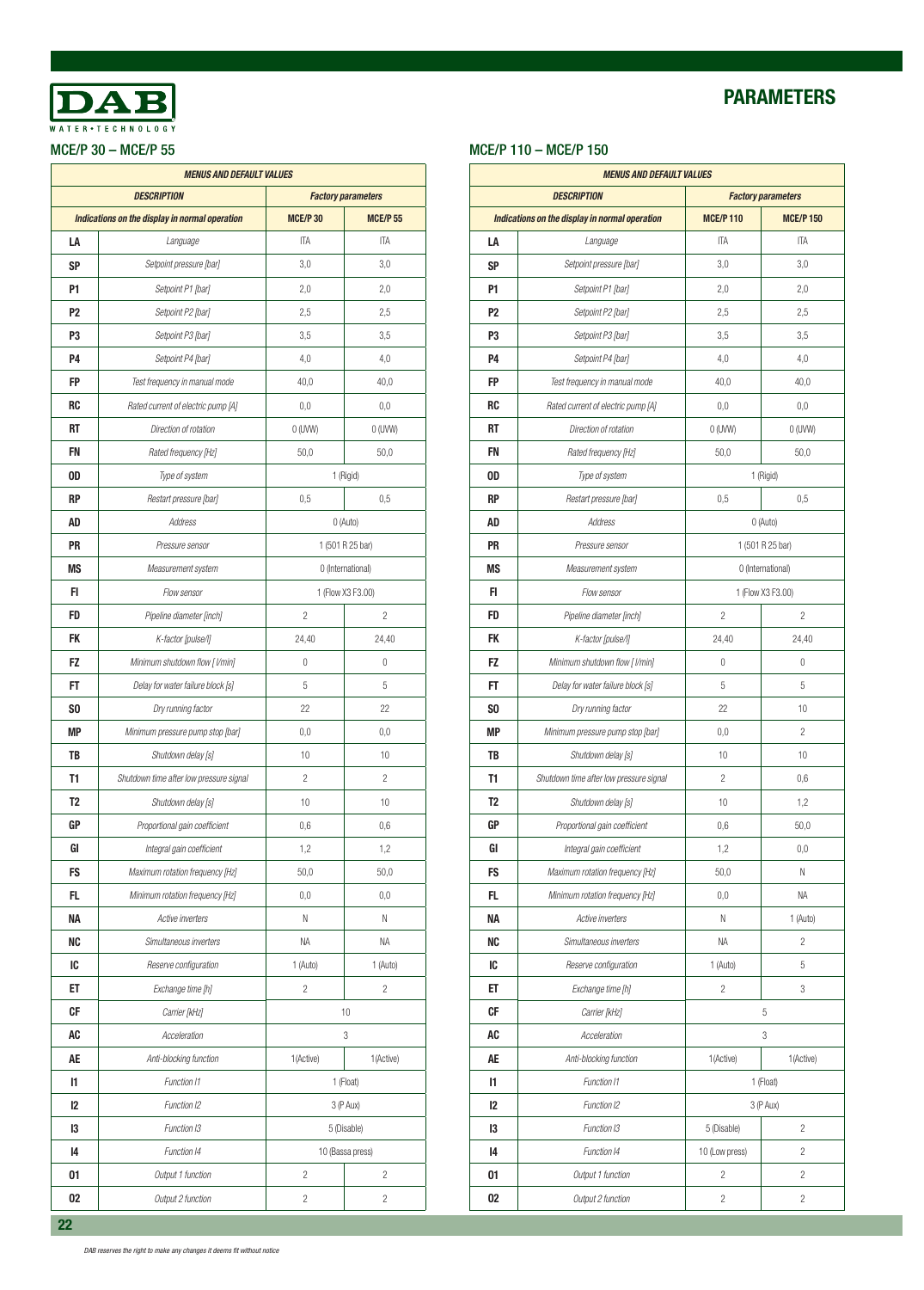